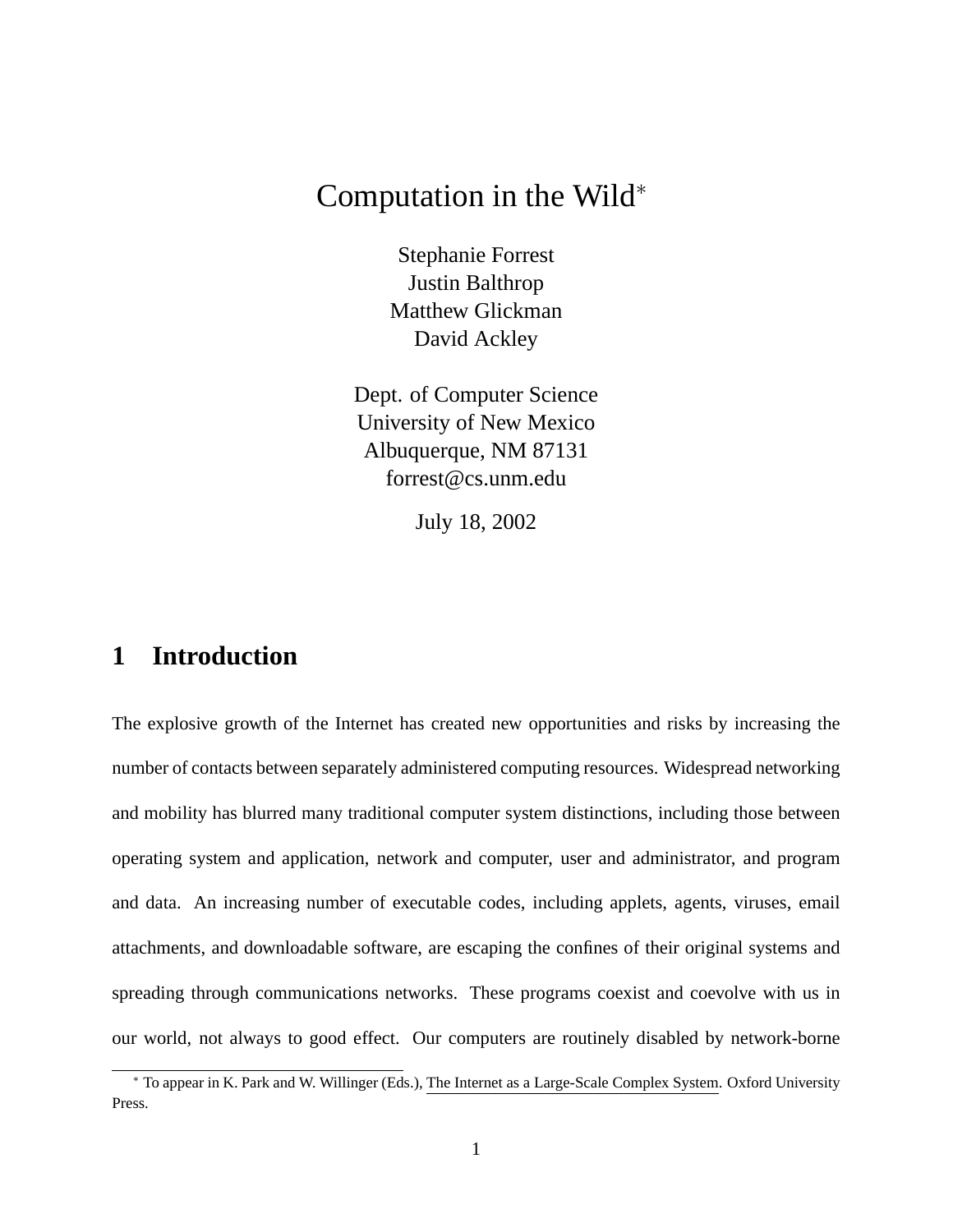infections, our browsers crash due to unforeseen interactions between an applet and a language implementation, and applications are broken by operating system upgrades. We refer to this situation as *computation in the wild*, by which we mean to convey the fact that software is developed, distributed, stored, and executed in rich and dynamic environments populated by other programs and computers, which collectively form a *software ecosystem*. The thesis of this chapter is that networked computer systems can be better understood, controlled, and developed when viewed from the perspective of living systems.

Taking seriously the analogy between computer systems and living systems requires us to rethink several aspects of the computing infrastructure—developing design strategies from biology, constructing software that can survive in the wild, understanding the current software ecosystem, and recognizing that all nontrivial software must evolve. There are deep connections between computation and life, so much so that in some important ways, "living computer systems" are already around us, and moreover, such systems are spreading rapidly and will have major impact on our lives and society in the future.

In this paper we outline the biological principles we believe to be most relevant to understanding and designing the computational networks of the future. Among the principles of living systems we see as most important to the development of robust software systems are: Modularity, autonomy, redundancy, adaptability, distribution, diversity, and use of disposable components. These are not exhaustive, simply the ones that we have found most useful in our own research. We then describe a prototype network intrusion-detection system, known as LISYS, which illustrates many of these principles. Finally, we present experimental data on LISYS' performance in a live network environment.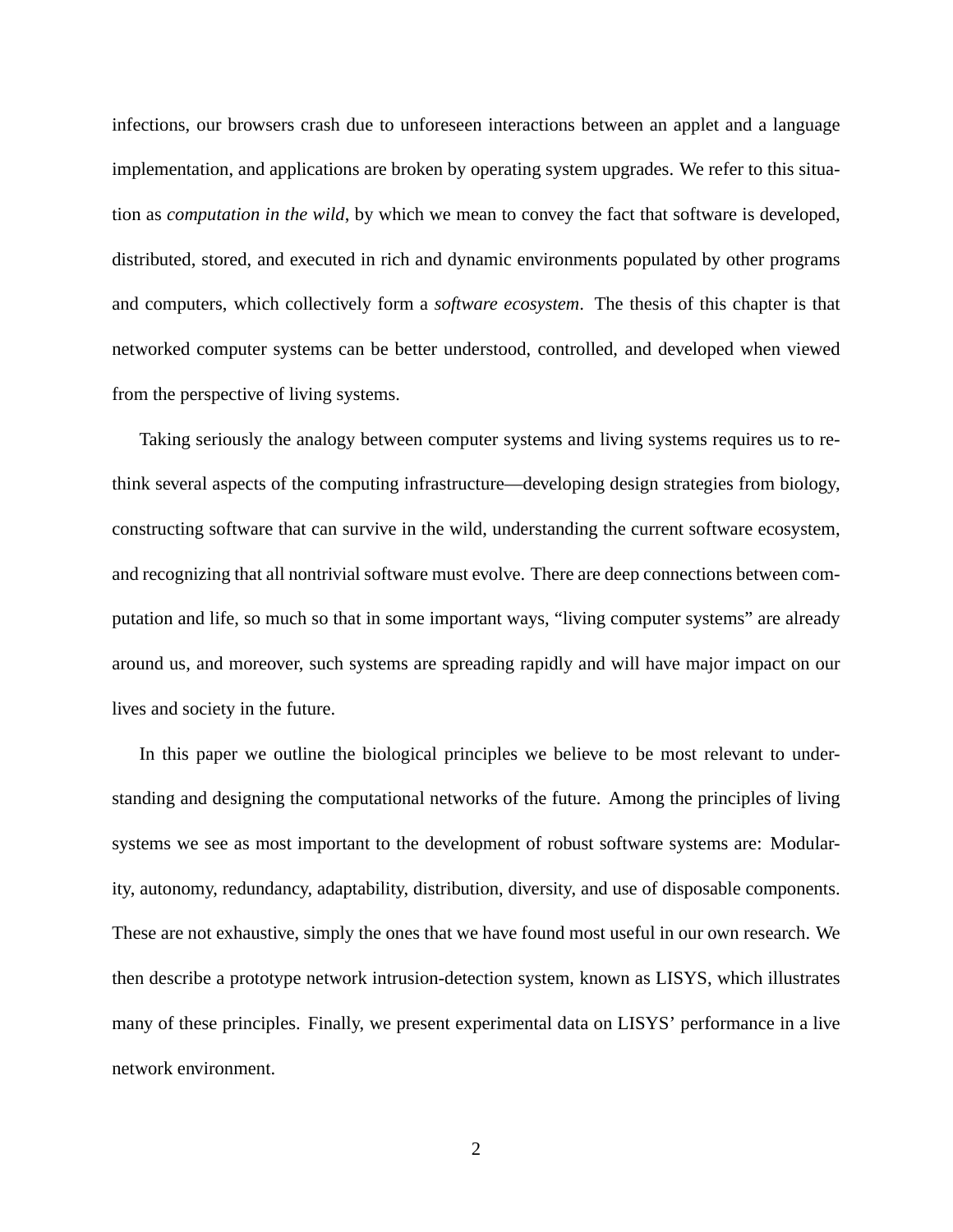### **2 Computation in the Wild**

In this section we highlight current challenges facing computer science and suggest that they have arisen because existing technological approaches are inadequate. Today's computers have significant and rapidly increasing commonalities with living systems, those commonalities have predictive power, and the computational principles underlying living systems offer a solid basis for secure, robust, and trustworthy operation in digital ecosystems.

#### **2.1 Complexity, modularity, and linearity**

Over the past fifty years, the manufactured computer has evolved into a highly complex machine. This complexity is managed by deterministic digital logic which performs extraordinarily complicated operations with high reliability, using modularity to decompose large elements into smaller components. Methods for decomposing functions and data dominate system design methods, ranging from object-oriented languages to parallel computing. An effective decomposition requires that the components have only limited interactions, which is to say that overall system complexity is reduced when the components are nearly independent [24]. Such well-modularized systems are "linear" in the sense that they obey an analog of the superposition principle in physics, which states that for affine differential equations, the sum of any two solutions is itself a solution (see [10] for a detailed statement of the connection). We use the term "linear" (and "nonlinear") in this sense—linear systems are decomposable into independent modules with minimal interactions and nonlinear systems are not. In the traditional view, nearly independent components are composed to create or execute a program, to construct a model, or to solve a problem. With the emergence of large-scale networks and distributed computing, and the concomitant increase in aggregate com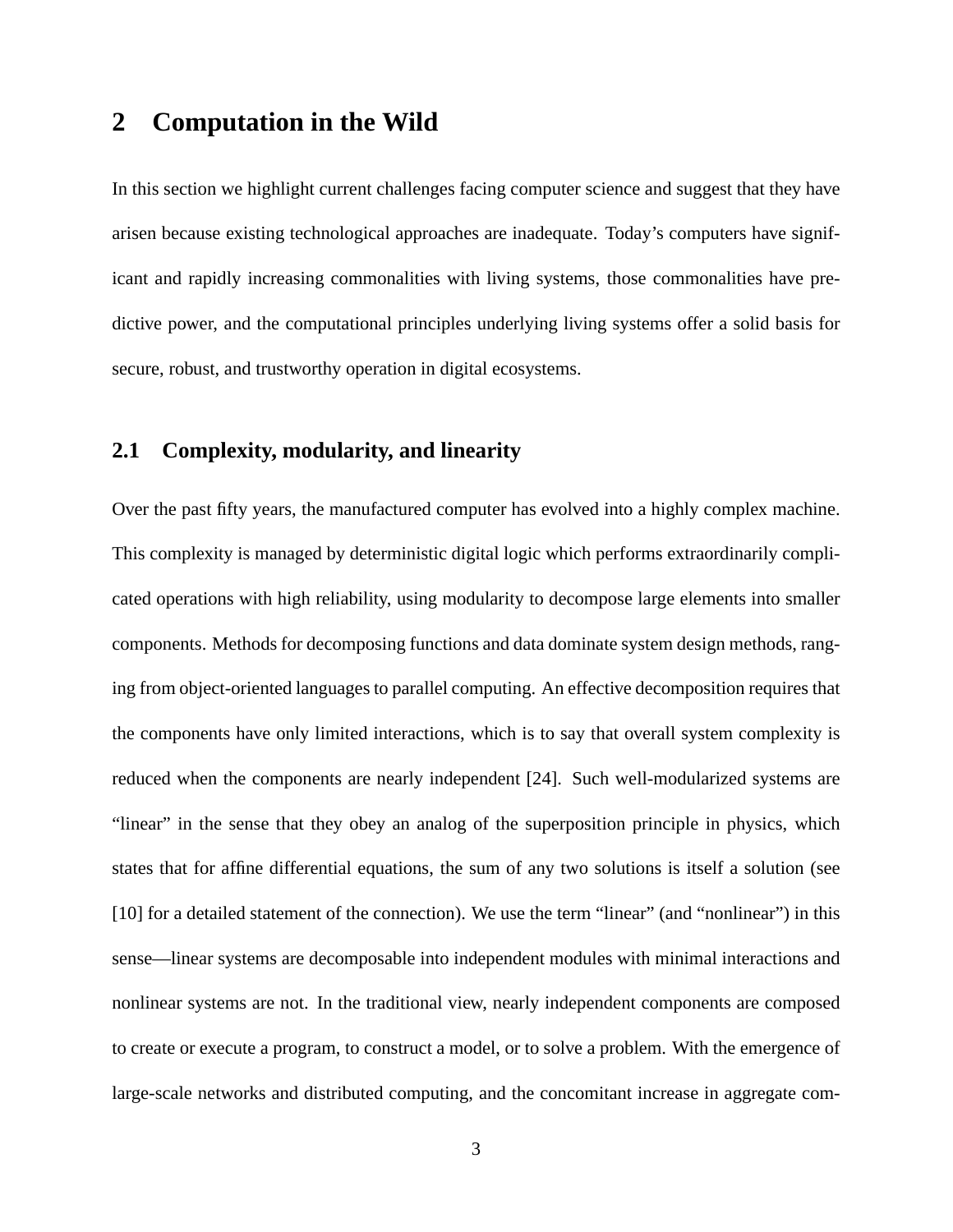plexity, largely the same design principles have been applied. Although most single computers are designed to avoid component failures, nontrivial computer networks must also survive them, and that difference has important consequences for design, as a much greater burden of autonomy and self reliance is placed on individual components within a system.

The Achilles heel of any modularization lies in the interactions between the elements, where the independence of the components, and thus the linearity of the overall system, typically breaks down. Such interactions range from the use of public interfaces in object-oriented systems, to symbol tables in compilers, to synchronization methods in parallel processes. Although traditional computing design practice strives to minimize such interactions, those component interactions that are not eliminated are usually assumed to be deterministic, reliable, and trustworthy: A compiler assumes its symbol table is correct; an object in a traditional object-oriented system doesn't ask where a message came from; a closely-coupled parallel process simply waits, indefinitely, for the required response. Thus, even though a traditionally engineered system may possess a highly decoupled and beautifully linear design, at execution time its modules are critically dependent on each other and the overall computation is effectively a monolithic, highly nonlinear entity.

As a result, although software systems today are much larger, perform more functions, and execute in more complex environments compared to a decade ago, they also tend to be less reliable, less predictable, and less secure, because they critically depend on deterministic, reliable and trustworthy interactions while operating in increasingly complex, dynamic, error prone, and threatening environments.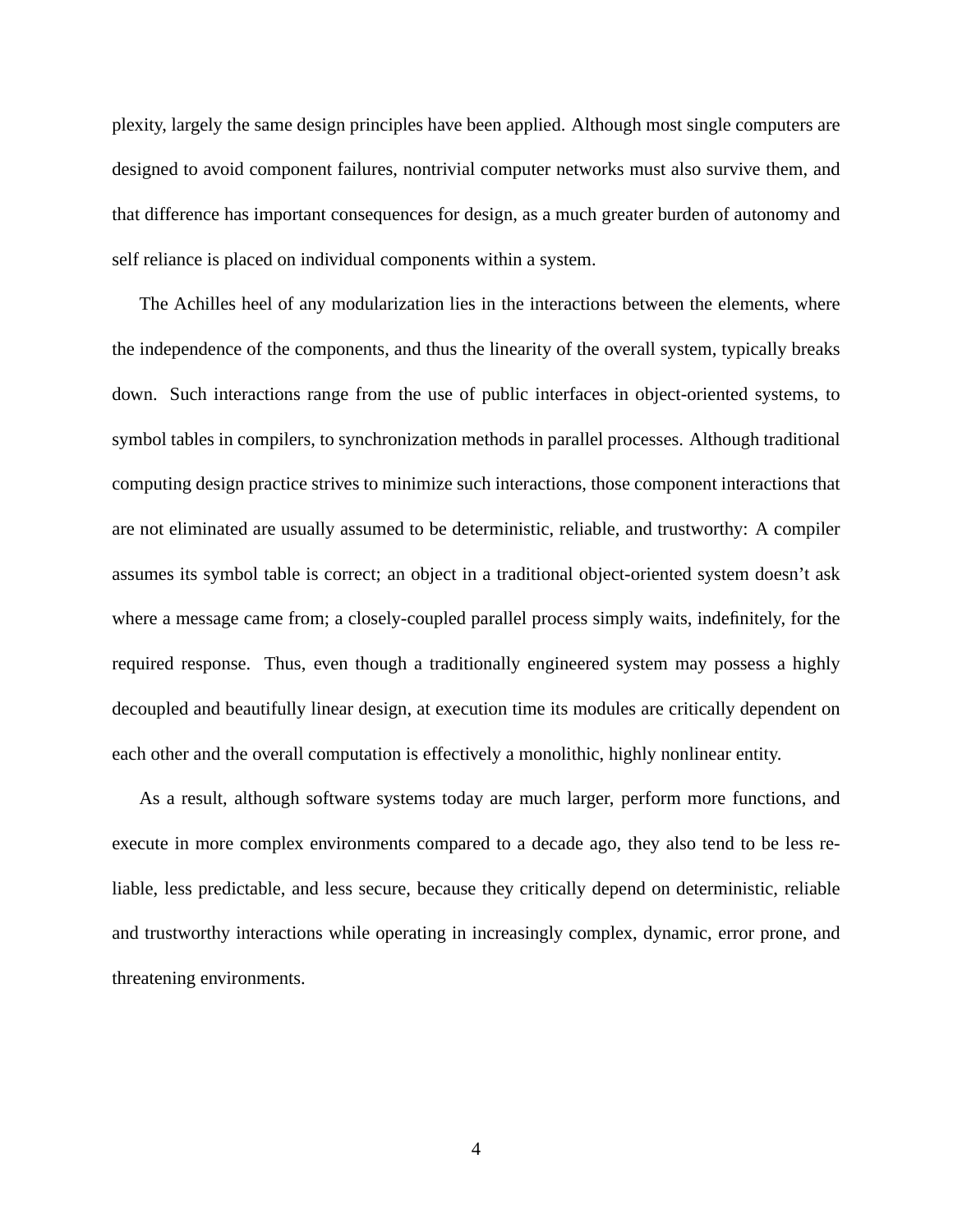#### **2.2 Autonomy, living software, and reproductive success**

Eliminating such critical dependencies is difficult. If, for example, a component is designed to receive some numbers and add them up, what else can it possibly do but wait until they arrive? A robust software component, however, could have multiple simultaneous goals, of which 'performing an externally assigned task' is only one. For example, while waiting for task input a component might perform garbage collection or other internal housekeeping activities. Designing components that routinely handle multiple, and even conflicting, goals leads to robustness.

This view represents a shift in emphasis about what constitutes a practical computation, away from traditional algorithms which have the goal of finding an answer quickly and stopping, and towards processes such as operating systems that are designed to run indefinitely. In client-server computing, for example, although client programs may start and stop, the server program is designed to run forever, handling requests on demand. And increasingly, many clients are designed for open-ended execution as well, as with web browsers that handle an indefinite stream of page display requests from a user. Peer-to-peer architectures such as the ccr system [1] or Napster [18], which eliminate or blur the client/server distinction, move even farther toward the view of computation as interaction among long-lived and relatively independent processes. Traditional algorithmic computations, such as sorting, commonly exist not as stand-alone terminating computations performed for a human user, but as tools used by higher-level nonterminating computational processes. This change, away from individual terminating computations and toward loosely-coupled ecological interactions among open-ended computations, has many consequences for architecture, software design, communication protocols, error recovery, and security.

Error handling provides a clear example of the tension between these two approaches. Viewed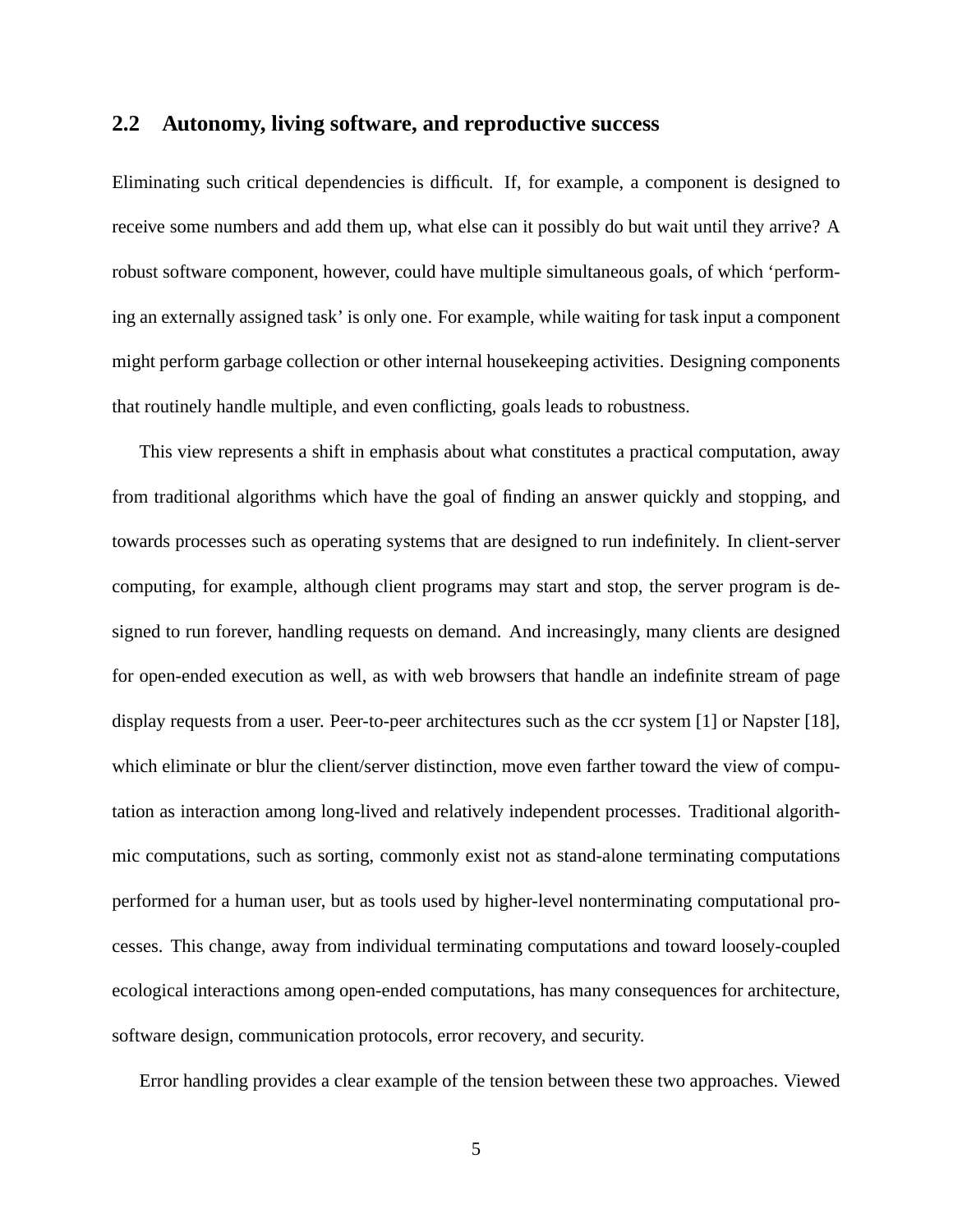algorithmically, once an error occurs there is no point in continuing, because any resulting output would be unreliable. From a living software perspective, however, process termination is the last response to an error, to be avoided at nearly any cost.

As in natural living systems, successful computational systems have a variety of lifestyles other than just the 'run once and terminate' algorithms on the one hand and would be immortal operating systems and processes on the other. The highly successful open-source Apache web server provides an example of such a strategy. Following the pattern of many Unix daemons, Apache employs a form of queen & workers organization, in which a single long-lived process does nothing except spawn and manage a set of server subprocesses, each of which handles a given number of web page requests and then dies. This hybrid strategy allows Apache to amortize the time required to start each new worker process over a productive lifetime serving many page requests, while at the same time ensuring that the colony as a whole can survive unexpected fatal errors in server subprocesses. Further, by including programmed subprocess death in the architecture, analogous to cellular apoptosis (programmed cell death), Apache deals with many nonfatal diseases as well, such as memory leaks. A related idea from the software fault tolerance community is that of software rejuvenation [21], in which running software is periodically stopped and restarted again after "cleaning" of the internal state. This proactive technique is designed to counteract software aging problems arising from memory allocation, fragmentation, or accumulated state.

In systems such as the Internet, which are large, open, and spontaneously evolving, individual components must be increasingly self-reliant and autonomous, able to function without depending on a consistent global design to guarantee safe interactions. Individual components must act autonomously, protect themselves, repair themselves, and increasingly, as in the example of Apache,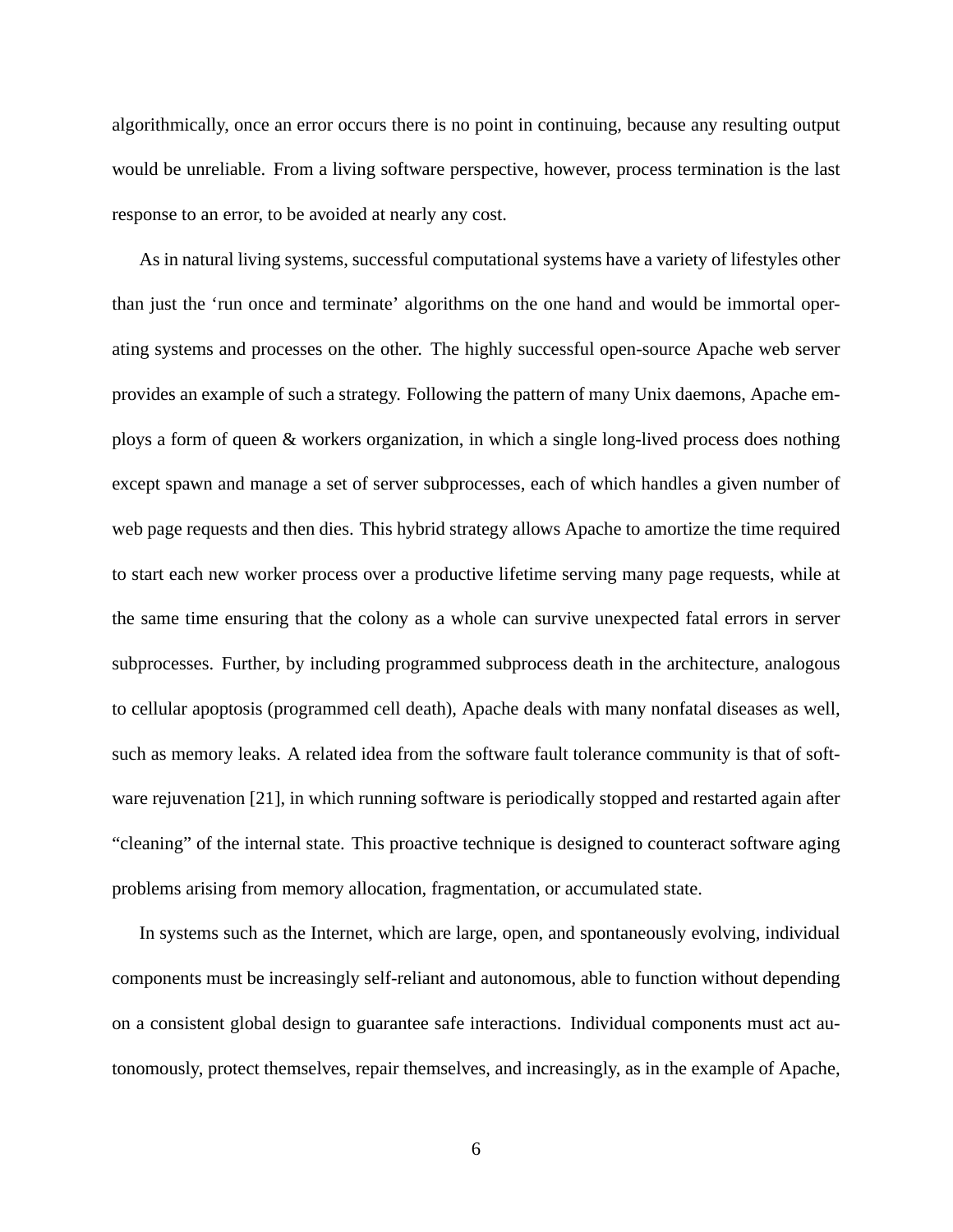decide when to replicate and when to die. Natural biological systems exhibit organizational hierarchies (e.g., cells, multi-cellular organisms, ecosystems) similar to computers, but each individual component takes much more responsibility for its own interactions than what we hitherto have required of our computations.

The properties of autonomy, robustness, and security are often grouped together under the term "survivability," the ability to keep functioning, at least to some degree, in the face of extreme systemic insult. To date, improving application robustness is largely the incremental task of growing the set of events the program is expecting—typically in response to failures as they occur. For the future of large-scale networked computation, we need to take a more basic lesson from natural living systems, that survival is more important than the conventional strict definitions of correctness. As in Apache's strategy, there may be leaks, or even outright terminal programming errors, but they won't cause the entire edifice to crash.

Moving beyond basic survival strategies, there is a longer term survivability achieved through the reproductive success of high-fitness individuals in a biological ecosystem. Successful individuals reproduce more frequently, passing on their genes to future generations. Similarly, in our software ecosystem, reproductive success is achieved when software is copied, and evolutionary dead-ends occur when a piece of software fails to be copied—as in components that are replaced (or "patched") to correct errors or extend functionality.

#### **2.3 Disposability, adaptation, and homeostasis**

As computers become more autonomous, what happens when a computation makes a mistake, or is attacked in a manner that it cannot handle? We advocate building autonomous systems from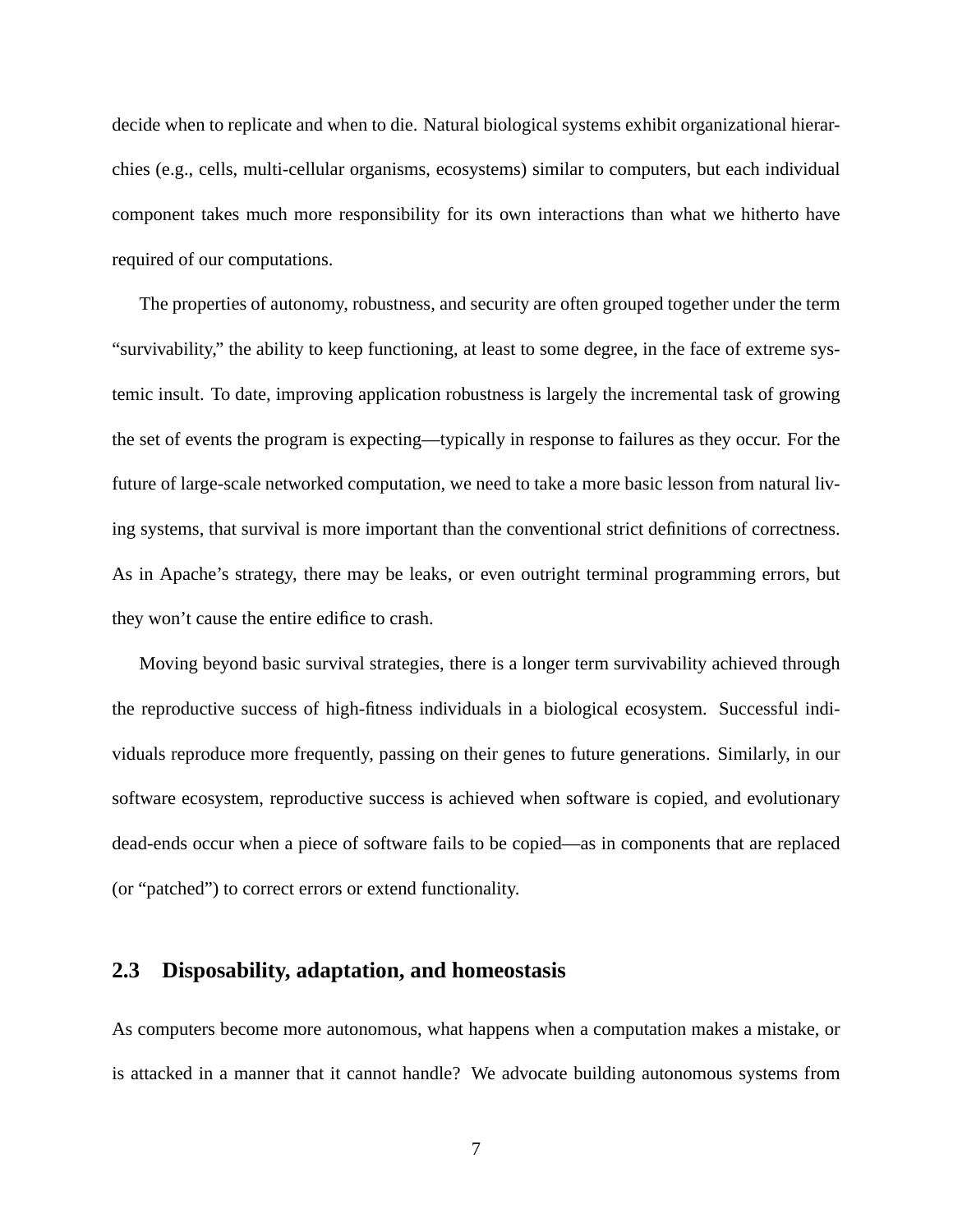disposable components, analogous to cells of a body that are replicating and dying continually. This is the engineering goal of avoiding single points of failure, taken to an extreme. Of course, it is difficult to imagine that individual computers in a network represent disposable components; after all, nobody is happy when it's their computer that 'dies', for whatever reason, especially in the case of a false alarm. However, if the disposability is at a fine enough grain-size, an occasional inappropriate response is less likely to be lethal. Such lower-level disposability is at the heart of Apache's survival strategy, and it is much like building reliable network protocols on top of unreliable packet transfer, as in TCP/IP. We will also see an example of disposability in the following section, when we discuss the continual turnover of detectors in LISYS, known as *rolling coverage*.

Computation today takes place in highly dynamic environments. Nearly every aspect of a software system is likely to change during its normal life cycle, including: Who uses the system and for what purpose, the specification of what the system is supposed to do, certain parts of its implementation, the implementors of the system, the system software and libraries on which the computation depends, and the hardware on which the system is deployed. These changes are routine and continual.

Adaptation and homeostasis are two important components of a robust computing system for dynamic environments. Adaptation involves a component modifying its internal rules (often called "learning") to better exploit the current environment. Homeostasis, by contrast, involves a component dynamically adjusting its interactions with the environment to preserve a constant internal state. As a textbook says, homeostasis is "the maintenance of a relatively stable internal physiological environment or internal equilibrium in an organism" [5, p. G-11].

Given the inherent difficulty of predicting the behavior of even static nonlinear systems, and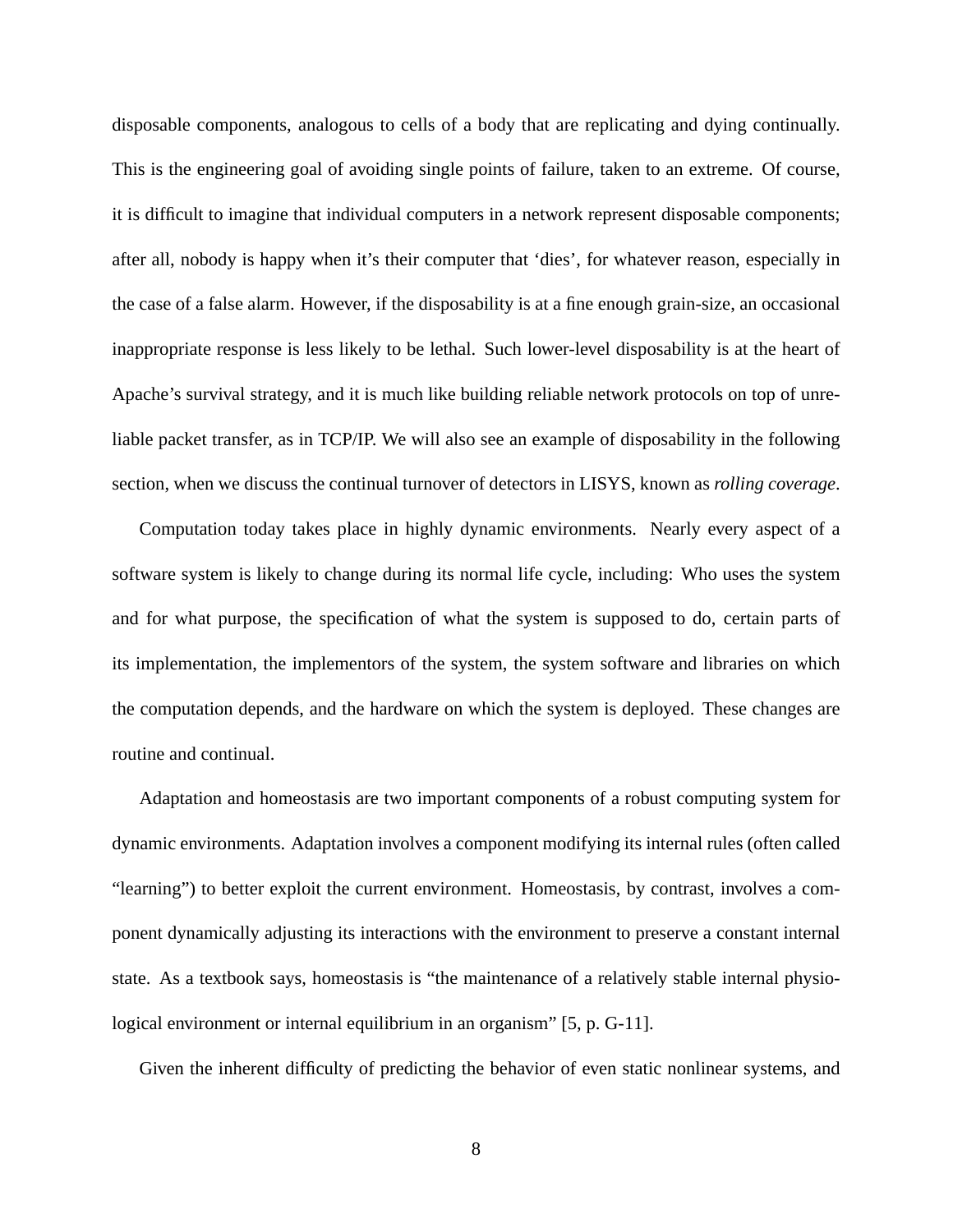adding the complication of continuously evolving computational environments, the once plausible notion of finding *a priori* proofs of program correctness is increasingly problematic. Adaptive methods, particularly those used in biological systems, appear to be the most promising near-term approach for modeling inherent nonlinearity and tracking environmental change. The phenomenon of "bit rot" is widespread. When a small piece of a program's context changes, all too often either the user or a system administrator is required to change pathnames, apply patches, install new libraries (or reinstall old ones), etc. Emerging software packaging and installation systems such as RPM [22] or Debian's apt-get utility, which provide common formats for 'sporifying' software systems to facilitate mobility and reproduction, and provide corresponding developmental pathways for adapting the software to new environments; we believe this sort of adaptability should take place not just at software installation but as an ongoing process of accommodation, occurring automatically and autonomously at many levels, and that programs should have the ability to evolve their functionality over time.

Turning to homeostasis, we see that current computers already have many mechanisms that can be thought of as homeostatic, for example, temperature and power regulation at the hardware level, and virtual memory management and process scheduling at the operating systems level. Although far from perfect, they are essential to the proper functioning of almost any application program. However, mechanisms such as virtual memory management and process scheduling cannot help a machine survive when it is truly stressed. This limitation stems in part from the policy that a kernel should be fair. When processor time is shared among all processes, and memory requests are immediately granted if they can be satisfied, stability cannot be maintained when resource demands become extreme. Fairness necessitates poor performance for all processes, either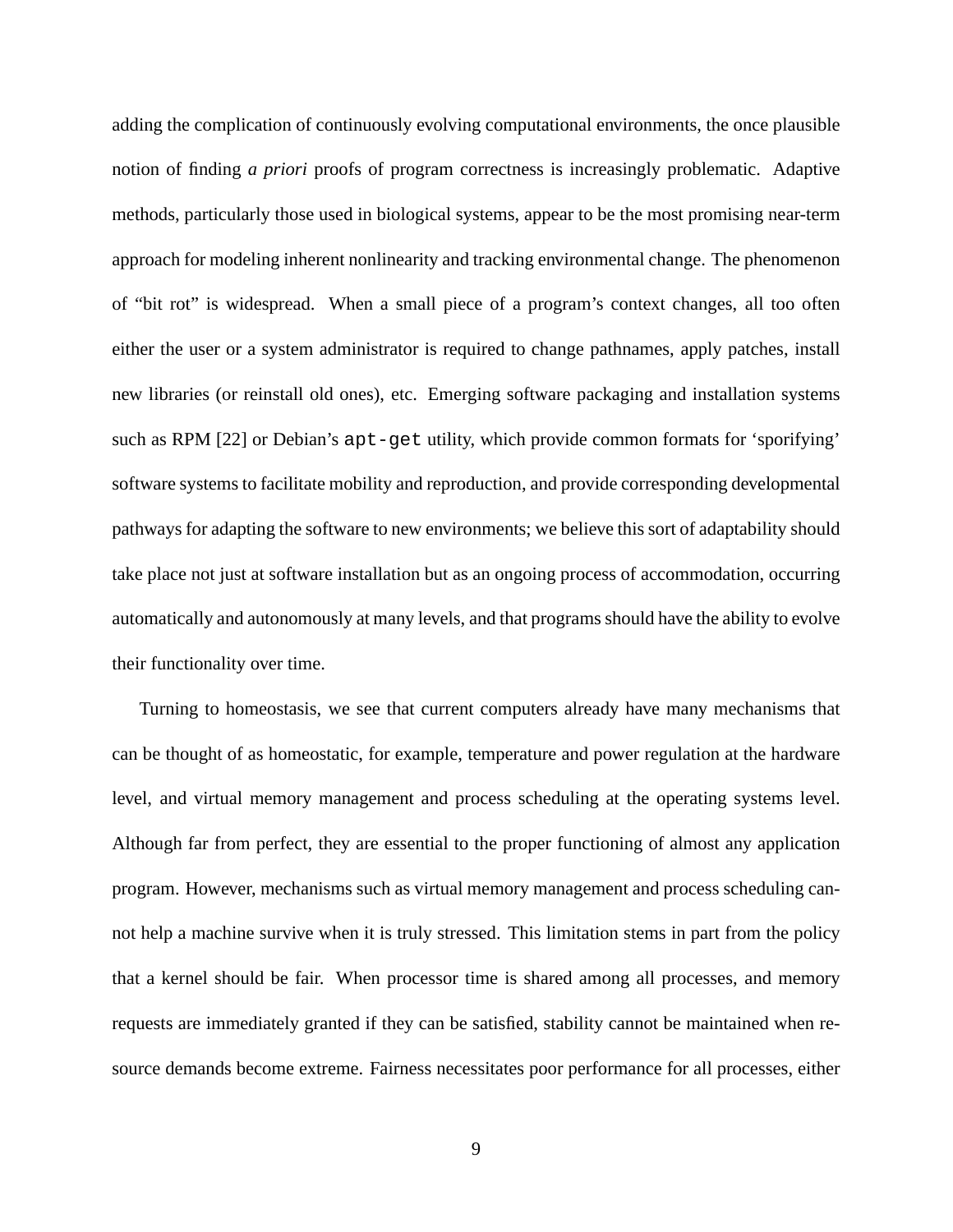through "thrashing," when the virtual memory system becomes stressed, or through unresponsiveness, failed program invocations, and entire system crashes, when there are too many processes to be scheduled. One fair response to extreme resource contention, used by AIX [4], is random killing of processes. This strategy, however, is too likely to kill processes that are critical to the functioning of the system. Self-stabilizing algorithms [23] are similar in spirit, leading to systems in which an execution can begin in any arbitrary initial state and be guaranteed to converge to a "legitimate" state in a finite number of steps.

A more direct use of homeostasis in computing is Anil Somayaji's pH system (for process homeostasis) [25, 26]. pH is a Linux kernel extension which monitors every executing process on a computer and responds to anomalies in process behavior, either by delaying or aborting subsequent system calls. Process-level monitoring at the system-call level can detect a wide range of attacks aimed at individual processes, especially server processes such as sendmail and apache [11]. Such attacks often leave a system functional, but give the intruder privileged access to the system and its protected data. In the human body, the immune system can kill thousands of cells without causing any outward sign of illness; similarly, pH uses execution delays for individual system calls as a way to restore balance. By having the delays be proportional to the number of recent anomalous system calls, a single process with gross abnormalities will effectively be killed (e.g., delayed to the point that native time-out mechanisms are triggered), without interfering with other normally behaving processes. Likewise, small deviations from normal behavior are tolerated in the sense that short delays are transient phenomena which are imperceptible at the user level. pH can successfully detect and stop many intrusions before the target system is compromised. In addition to coping with malicious attacks, pH detects a wide range of internal system-level problems, slowing down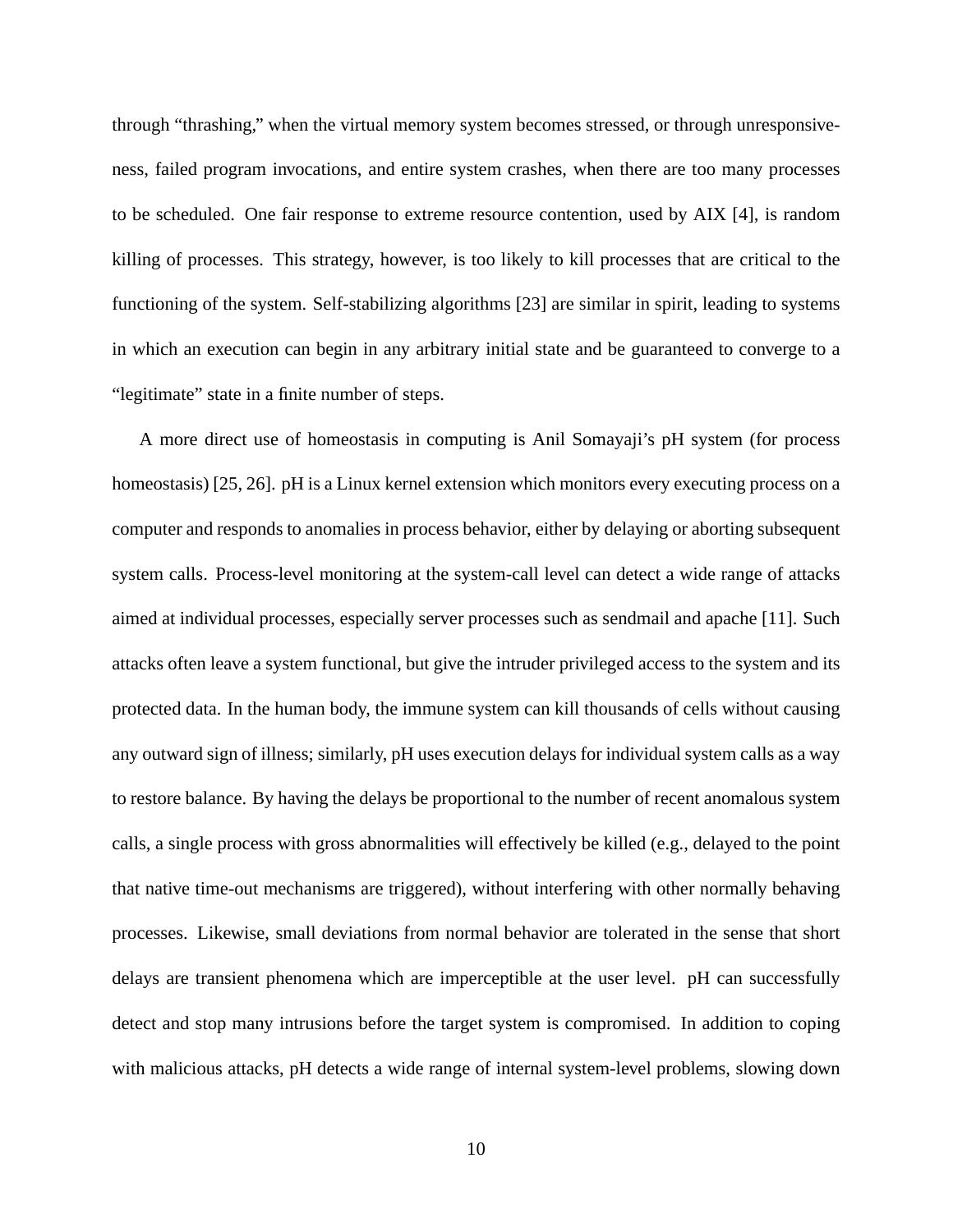the offending program to prevent damage to the rest of the system.

#### **2.4 Redundancy, diversity, and the evolutionary mess**

Biological systems use a wide variety of redundant mechanisms to improve reliability and robustness. For example, important cellular processes are governed by molecular cascades with large amounts of redundancy, such that if one pathway is disrupted an alternative one is available to preserve function. Similarly, redundant encodings occur throughout genetics, the triplet coding for amino acids at the nucleotide level providing one example. These kinds of redundancy involve more than the simple strategy of making identical replicas that we typically see in redundant computer systems. Identical replicas can protect against single component failure but not against design flaws. The variations among molecular pathways or genetic encodings thus provide additional protection through the use of diverse solutions.

This diversity is an important source of robustness in biology. As one example, a stable ecosystem contains many different species which occur in highly conserved frequency distributions. If this diversity is lost and a few species become dominant, the ecosystem becomes unstable and susceptible to perturbations such as catastrophic fires, infestations, and disease. Other examples include the variations among individual immune systems in a population and other forms of genetic diversity within a single species. Computers and other engineered artifacts, by contrast, are notable for their lack of diversity. Software and hardware components are replicated for several reasons: Economic leverage, consistency of behavior, portability, simplified debugging, and cost of distribution and maintenance. All these advantages of uniformity, however, become potential weaknesses when they replicate errors or can be exploited by an attacker. Once a method is created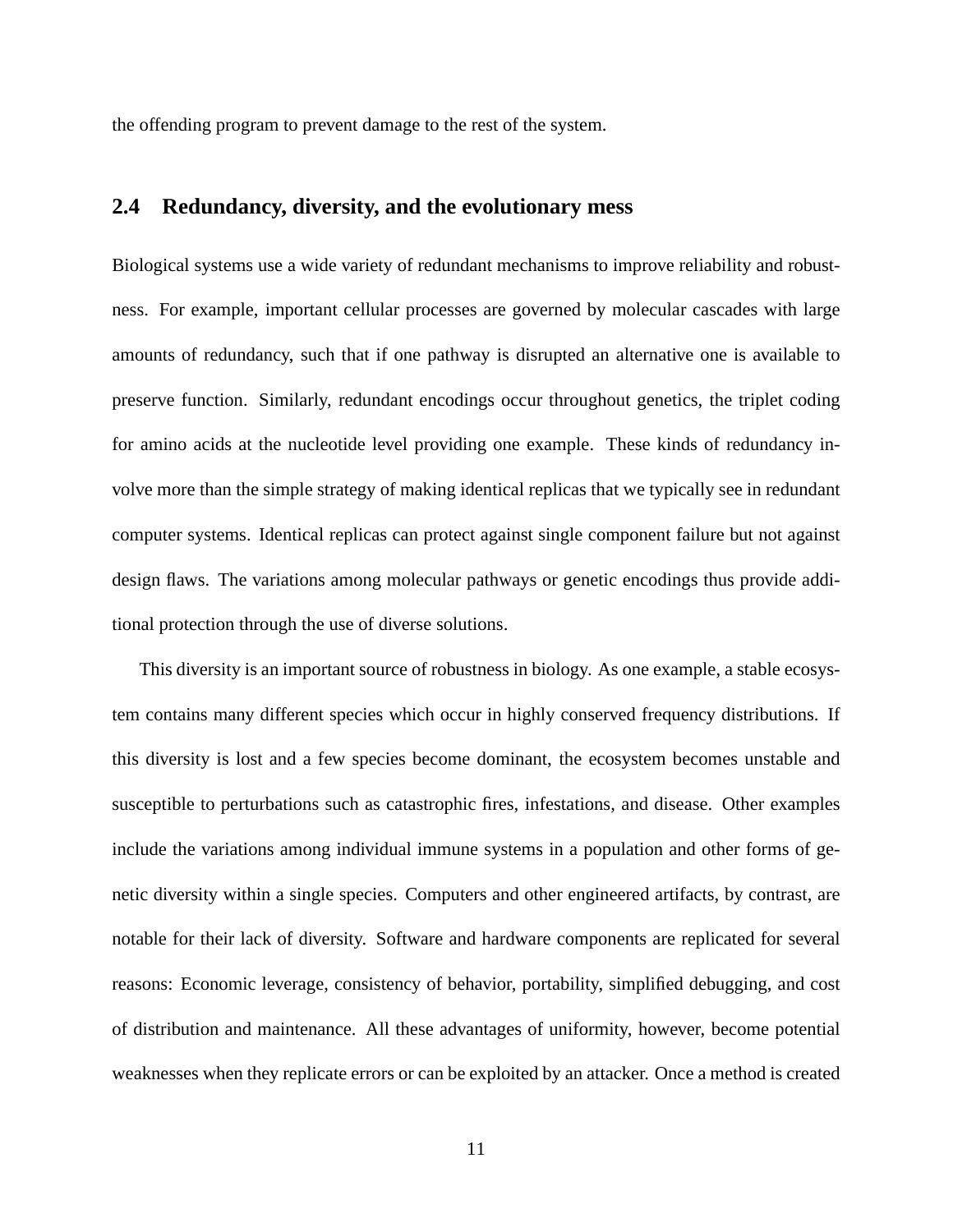for penetrating the security of one computer, all computers with the same configuration become similarly vulnerable [13]. Unfortunately, lack of diversity also pervades the software that is intended to defend against attacks, be it a firewall, an encryption algorithm, or a computer virus detector. The potential danger grows with the population of interconnected and homogeneous computers.

Turning to evolution, we see that the history of manufactured computers is a truly evolutionary history, and evolution does not anticipate, it reacts. To the degree that a system is large enough and distributed enough that there is no effective single point of control for the whole system, we must expect evolutionary forces—or 'market forces'—to be significant. In the case of computing, this happens both at the technical level through unanticipated uses and interactions of components as technology develops and at the social level from cultural and economic pressures. Having humans in the loop of an evolutionary process, with all their marvelous cognitive and predictive abilities, with all their philosophical ability to frame intentions, does not necessarily change the nature of the evolutionary process. There is much to be gained by recognizing and accepting that our computational systems resemble naturally evolving systems much more closely than they resemble engineered artifacts such as bridges or buildings. Specifically, the strategies that we adopt to understand, control, interact with, and influence the design of computational systems will be different once we understand them as ongoing evolutionary processes.

In this section we described several biological design principles and how they are relevant to computer and software systems. These include modularity, redundancy, distribution, autonomy, adaptability, diversity, and use of disposable components. As computers have become more complex and interconnected, these principles have become more relevant, due to an increasing variety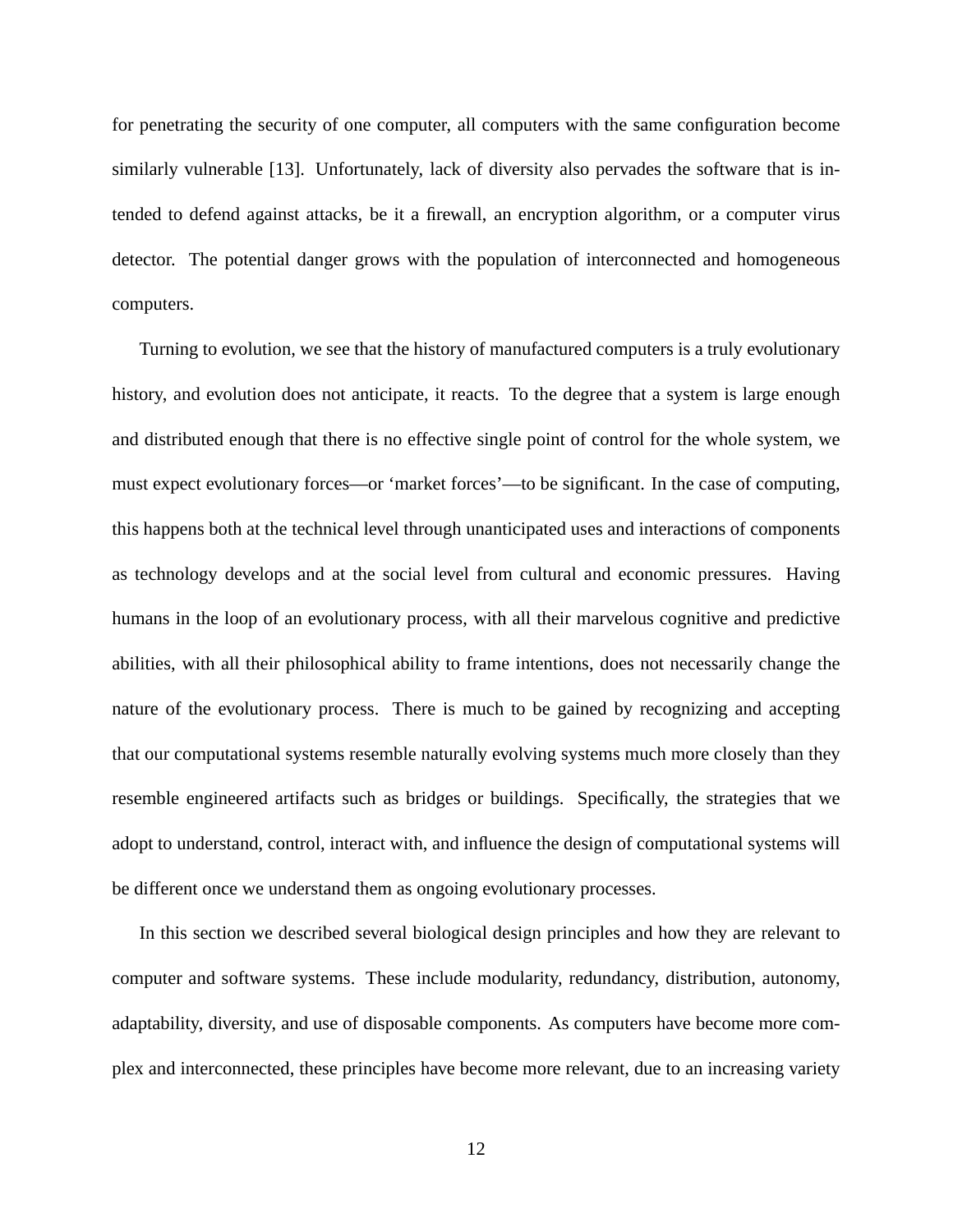of interactions between software components and a rising number of degrees of freedom for variation in computational environments. Software components are now confronted with challenges increasingly similar to those faced by organic entities situated in a biological ecosystem. An example of how biological organisms have evolved to cope with their environments is the immune system. In the next section we explore a software framework that is specifically patterned after the immune system. In addition to exhibiting many of the general biological design principles advocated above, this framework illustrates a specific set of mechanisms derived from a particular biological system and applied to a real computational problem.

## **3 An Illustration: LISYS**

In the previous section, we outlined an approach to building and designing computer systems that is quite different from that used today. In this section we illustrate how some of these ideas could be implemented using an artificial immune system framework known as ARTIS and its application to the problem of network intrusion detection in a system known as LISYS. ARTIS and LISYS were originally developed by Steven Hofmeyr in his dissertation [16, 15].

The immune system processes peptide patterns using mechanisms that in some cases correspond closely to existing algorithms for processing information (e.g., the genetic algorithm), and it is capable of exquisitely selective and well-coordinated responses, in some cases responding to fewer than ten molecules. Some of the techniques used by the immune system include learning (affinity maturation of B-cells, negative selection of B- and T-cells, and evolved biases in the germline), memory (cross-reactivity and the secondary response), massively parallel and distributed computations with highly dynamic components (on the order of 10<sup>8</sup> different varieties of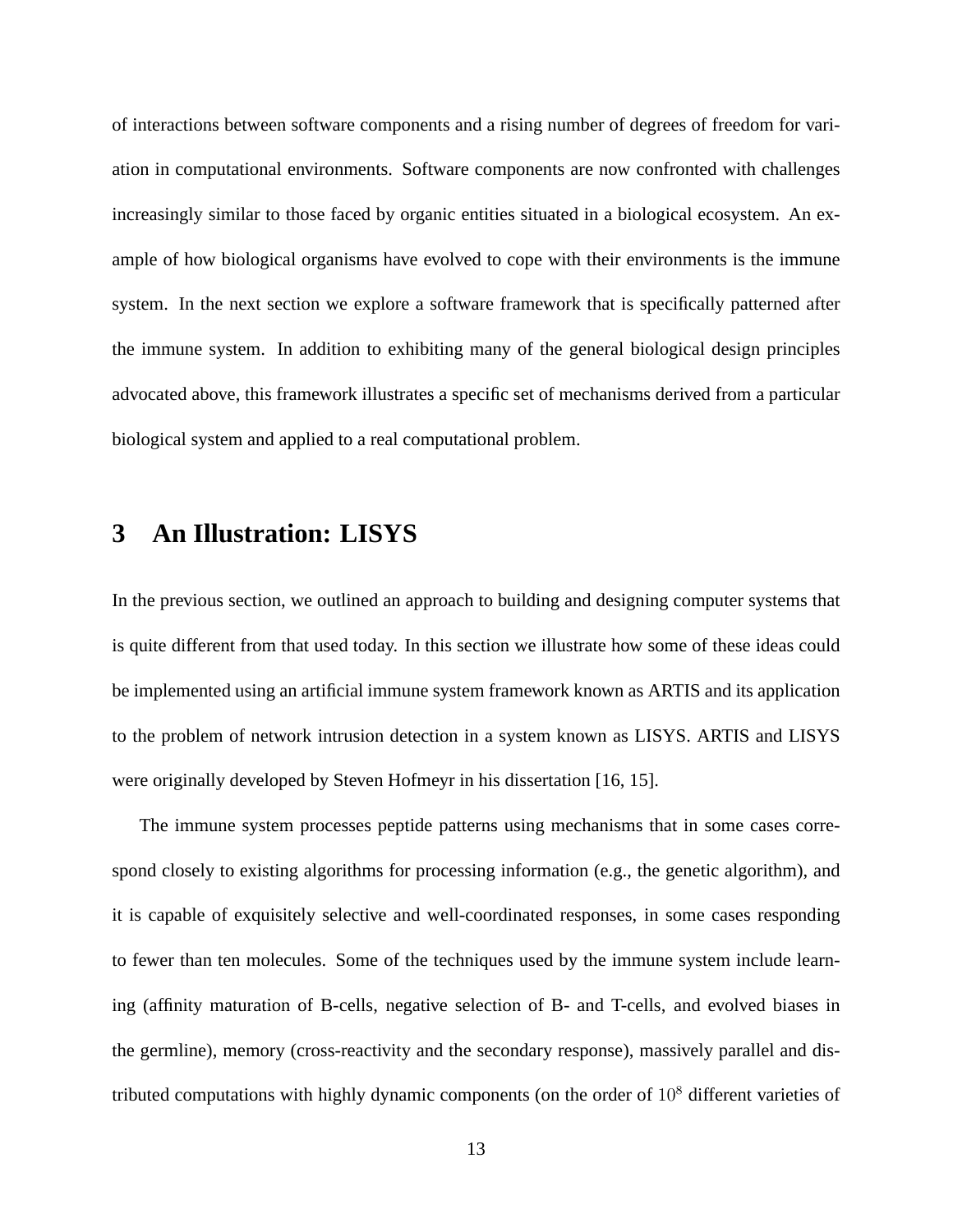receptors  $[27]$  and  $10^7$  new lymphocytes produced each day  $[19]$ ), and the use of combinatorics to address the problem of scarce genetic resources (V-region libraries). Not all of these features are included in ARTIS, although they could be (affinity maturation and V-region libraries are the most notable lacunae).

ARTIS is intended to be a somewhat general artificial immune system architecture, which can be applied to multiple application domains. In the interest of brevity and concreteness, we will describe the instantiation of ARTIS in LISYS, focusing primarily on how it illustrates our ideas about computation in the wild. For more details about LISYS as a network intrusion-detection system, the reader is referred to [16, 3, 2].

#### **3.1 The Network Intrusion Problem**

LISYS is situated in a local-area broadcast network (LAN) and used to protect the LAN from network-based attacks. In contrast with switched networks, broadcast LANs have the convenient property that every location (computer) sees every packet passing through the LAN.<sup>1</sup> In this domain, we are interested in building a model of normal behavior (known as *self* through analogy to the normally occurring peptides in living animals) and detecting deviations from normal (known as *nonself*). Self is defined to be the set of normal pairwise TCP/IP connections between computers, and non-self is the set of connections, potentially an enormous number, which are not normally observed on the LAN. Such connections may represent either illicit attacks or significant changes in network configuration or use. A connection can occur between any two computers in the LAN

<sup>&</sup>lt;sup>1</sup>There are several ways in which the architecture could be trivially modified to run in switched networks. For example, some processing could be performed on the switch or router, SYN packets could be distributed from the switch to the individual nodes, or a combination could be tried.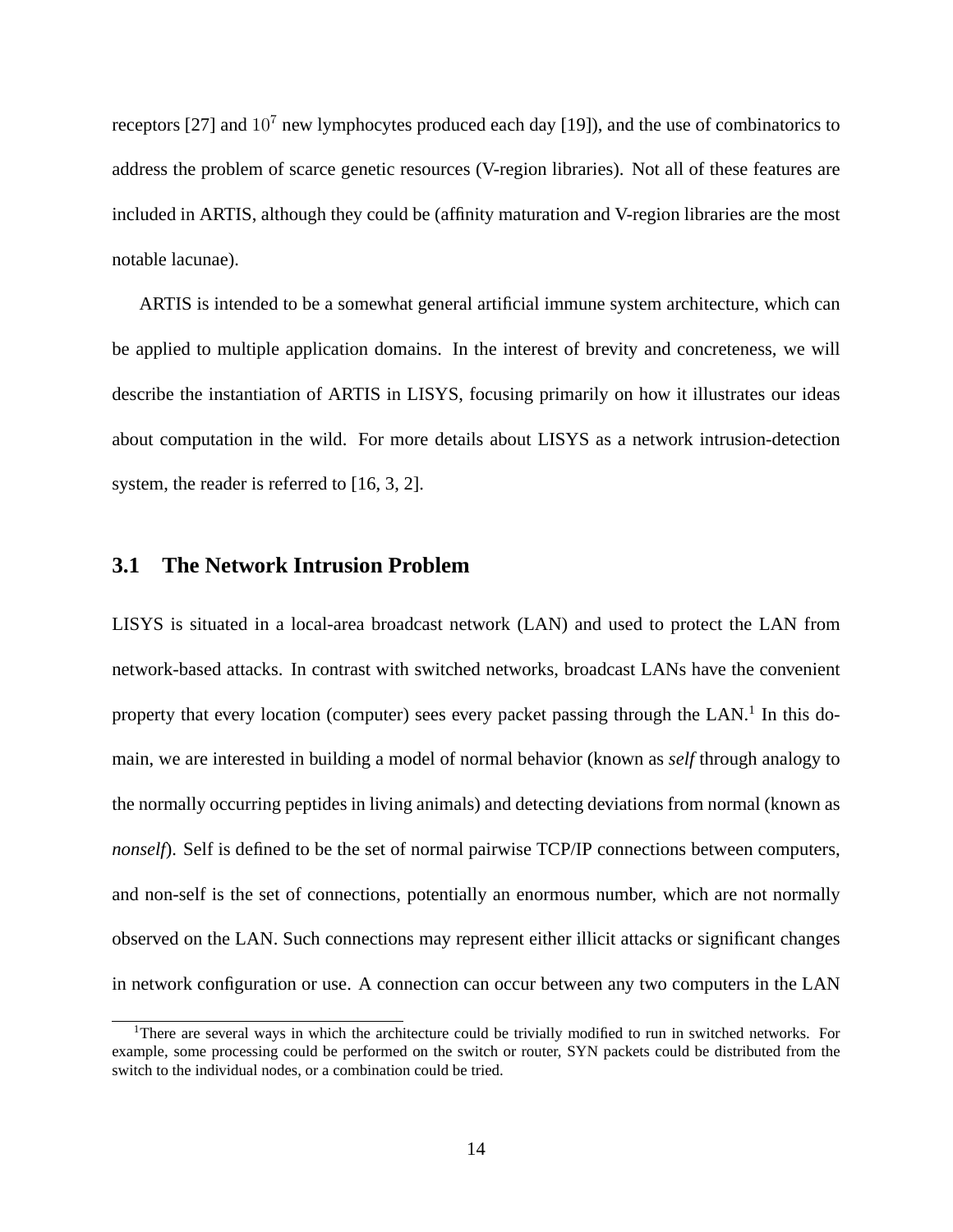|   | Local Address | <b>Remote Address</b> | <b>Compressed Port</b> |
|---|---------------|-----------------------|------------------------|
| ⌒ |               |                       | 394041                 |

Incoming/Outgoing Bit

Figure 1: The 49-bit compression scheme used by LISYS to represent TCP SYN packets.

as well as between a computer in the LAN and an external computer. It is defined in terms of its "data-path triple"—the source IP address, the destination IP address, and the port by which the computers communicate [17, 14].

LISYS examines only the headers of IP packets. Moreover, at this point we restrict LISYS to examining only a restricted set of features contained in the headers of TCP SYN packets. The connection information is compressed to a single 49-bit string that unambiguously defines the connection. This string is compressed in two ways [16]. First, it is assumed that one of the IP addresses is always internal, so only the final byte of this address needs to be stored. Secondly, the port number is also compressed from 16 bits to 8 bits. This is done by re-mapping the ports into several different classes. Figure 1 shows the 49-bit representation.

#### **3.2 LISYS Architecture**

LISYS consists of a distributed set of *detectors*, where each detector is a 49-bit string (with the above interpretation) and a small amount of local state. The detectors are distributed in the sense that they reside on multiple hosts; there exists one *detector set* for each computer in the network. Detector sets perform their function independently, with virtually no communication. Distributing detectors makes the system more robust by eliminating the single point of failure associated with centralized monitoring systems. It also makes the system more scalable as the size of the network being protected increases.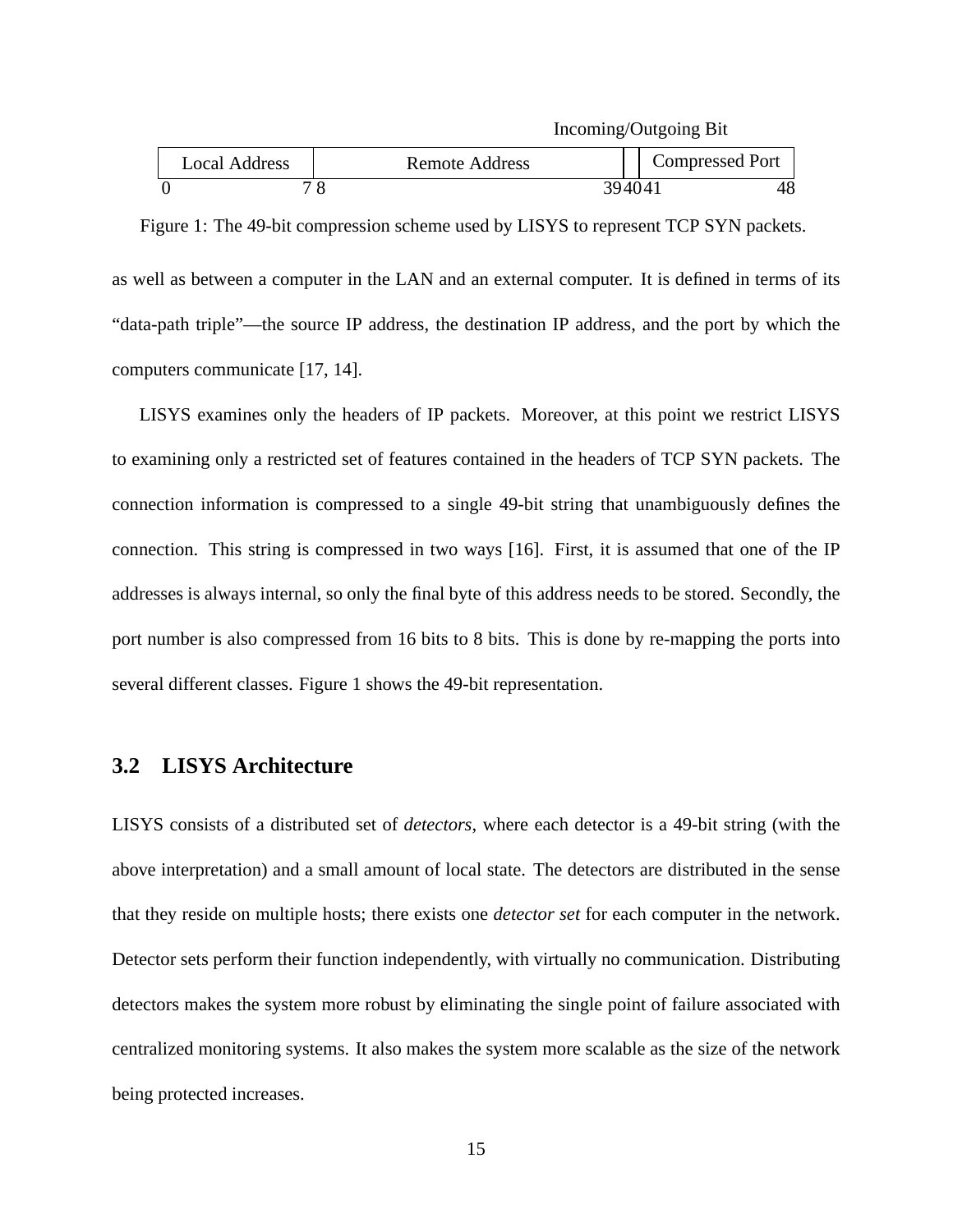A perfect *match* between a detector and a compressed SYN packet means that at each location in the 49-bit string, the symbols are identical. However, in the immune system matching is implemented as binding affinities between molecules, where there are only stronger and weaker affinities, and the concept of perfect matching is ill defined. To capture this LISYS uses a partial matching rule known as  $r$ -contiguous bits matching [20]. Under this rule, two strings match if they are identical in at least r contiguous locations. This means there are  $l - r + 1$  windows where a match can occur, where  $l$  is the string length. The value  $r$  is a threshold which determines the specificity of detectors, in that it controls how many strings can potentially be matched by a single detector. For example, if  $r = l$  (49 in the case of LISYS' compressed representation), the match is maximally specific, and a detector can match only a single string—itself. As shown in [9], the number of strings a detector matches increases exponentially as the value of r decreases.

LISYS uses *negative detection* in the sense that valid detectors are those that fail to match the normally occurring behavior patterns in the network. Detectors are generated randomly and are initially *immature*. Detectors that match connections observed in the network during the *tolerization period* are eliminated. This procedure is known as *negative selection* [12]. The tolerization period lasts for a few days, and detectors that survive this period become *mature*. For the r-contiguous bits matching rule and fixed self sets which don't change over time, the random detector generation algorithm is inefficient—the number of random strings that must be generated and tested is approximately exponential in the size of self. More efficient algorithms based on dynamic programming methods allow us to generate detectors in linear time [6, 7, 29, 28, 30] . However, when generating detectors asynchronously for a dynamic self set, such as the current setting, we have found that random generation works sufficiently well. Negative detection allows LISYS to be distributed,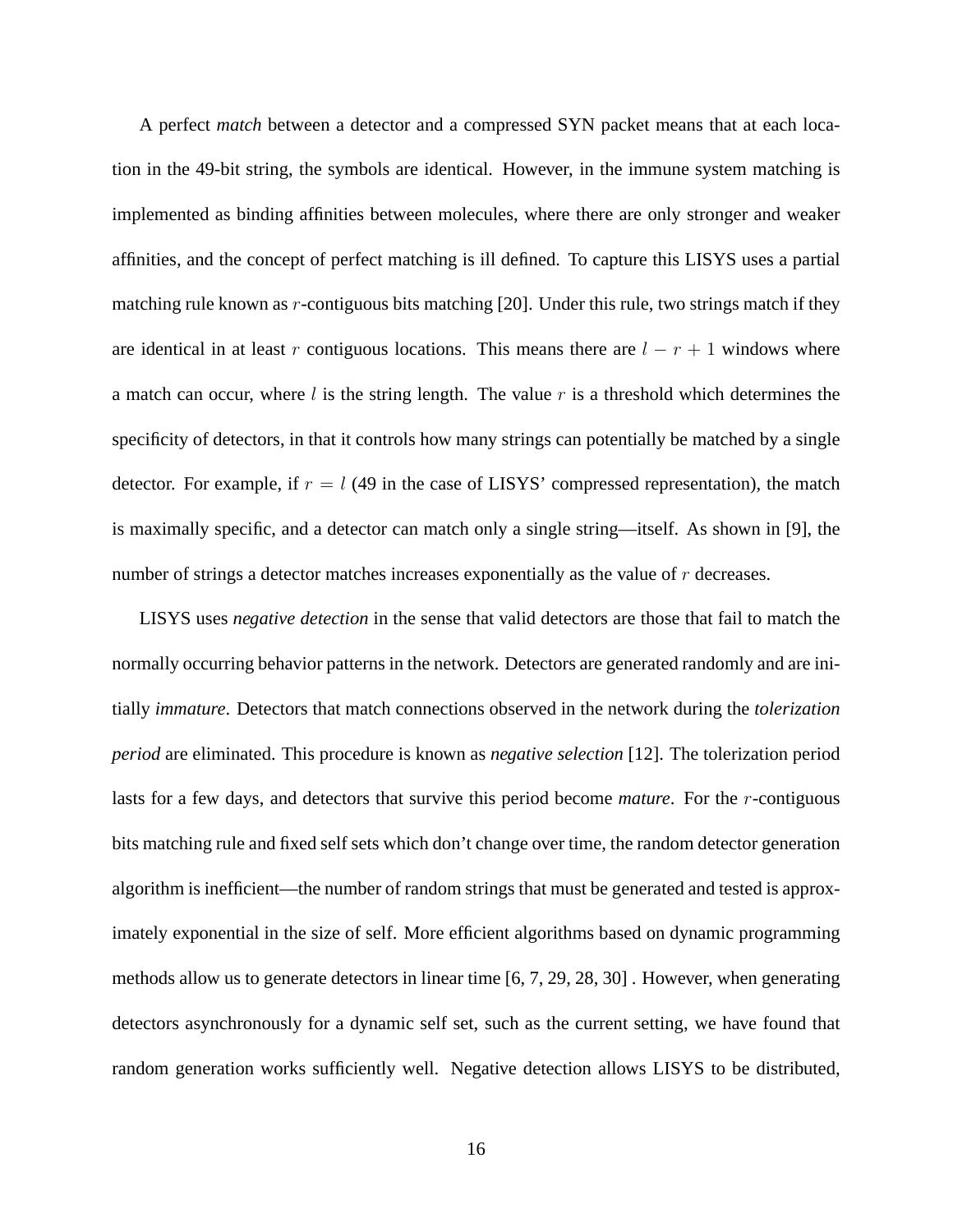because detectors can make local decisions independently with no communication to other nodes. Negative selection of randomly generated detectors allows LISYS to be adaptive to the current network condition and configuration.

LISYS also uses *activation thresholds*. Each detector must match multiple connections before it is activated. Each detector records the number of times it matches (the *match count*) and raises an alarm only when the match count exceeds the activation threshold. Once a detector has raised an alarm, it returns its match count to zero. This mechanism has a time horizon: Over time the match count slowly returns to zero. Thus, only repeated occurrences of structurally similar and temporally clumped strings will trigger the detection system. The activation threshold mechanism contributes to LISYS's adaptability and autonomy, because it provides a way for LISYS to tolerate small errors that are likely to be false positives.

LISYS uses a "second signal," analogous to costimulatory mechanisms in the immune system. Once a detector is activated, it must be costimulated by a human operator or it will die after a certain time period. Detectors which are costimulated become *memory detectors*. These are long-lived detectors which are more easily activated than non-memory detectors. This secondary response improves detection of true positives, while costimulation helps control false positives.

Detectors in LISYS have a finite lifetime. Detectors can die in several ways. As mentioned before, immature detectors die when they match self, and activated detectors die if they do not receive a costimulatory signal. In addition, detectors have a fixed probability of dying randomly on each time step, with the average lifespan of a single detector being roughly one week. Memory detectors are not subject to random death and may thus survive indefinitely. However, once the number of memory detectors exceeds a specified fraction of the total detector population, some are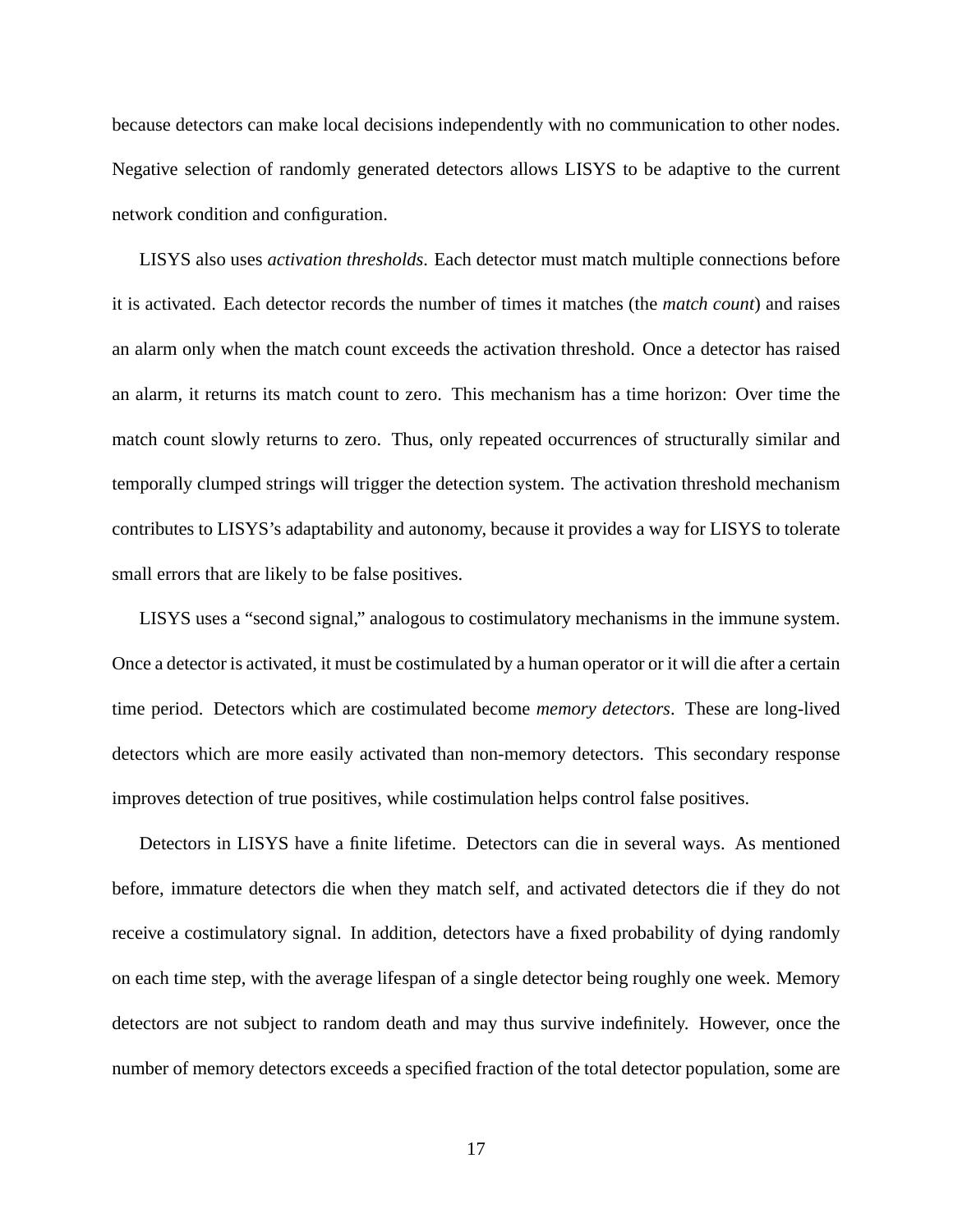

Figure 2: The architecture of LISYS.

removed to make room for new ones. The finite lifetime of detectors, when combined with detector regeneration and tolerization, results in *rolling coverage* of the self set. This rolling coverage clearly illustrates the principles of disposable components and adaptability.

Each independent detector set (one per host) has a *sensitivity level*, which modifies the local activation threshold. Whenever the match count of a detector in a given set goes from 0 to 1, the effective activation threshold for all the other detectors in the same set is reduced by one. Hence, each different detector that matches for the first time "sensitizes" the detection system, so that all detectors on that machine are more easily activated in future. This mechanism has a time horizon as well; over time, the effective activation threshold gradually returns to its default value. This mechanism corresponds very roughly to the role that inflammation, cytokines, and other molecules play in increasing or decreasing the sensitivity of individual immune system lymphocytes within a physically local region. Sensitivity levels help the system detect true positives, especially dis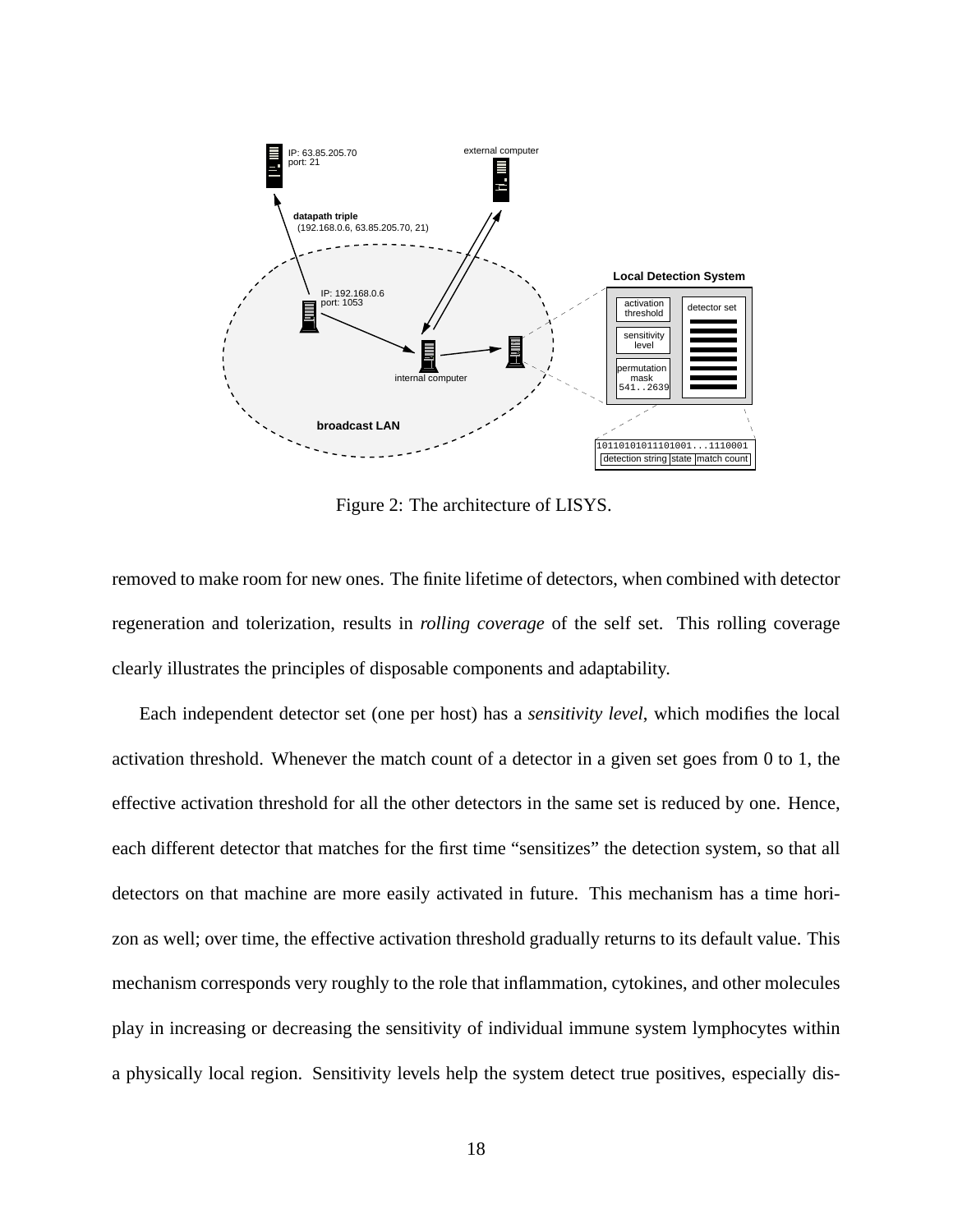tributed coordinated attacks, and it is another simple example of an adaptive mechanism.

LISYS uses *permutation masks* to achieve diversity of representation<sup>2</sup>. A permutation mask defines a permutation of the bits in the string representation of the network packets. Each detector set (network host) has a different, randomly generated, permutation mask. One feature of the negative-selection algorithm as originally implemented is that it can result in undetectable patterns called *holes*, or put more positively *generalizations* [6, 7]. Holes can exist for any symmetric, fixed-probability matching rule, but by using permutation masks we effectively change the match rule on each host, which gives us the ability to control the form and extent of generalization in the vicinity of self [8]. Thus, the permutation mask controls how the network packet is presented to the detection system, which is analogous to the way different MHC types present different sets of peptides on the cell surface.

Although LISYS incorporates many ideas from natural immune systems, it also leaves out many features. One important omission is that LISYS has only a single kind of detector "cell," which represents an amalgamation of T cells, B cells, and antibodies. In natural immune systems, these cells and molecules have distinct functions. Other cell types missing from LISYS include effector cells, such as natural killer cells and cytotoxic T cells. The mechanisms modeled in LISYS are almost entirely part of what is known as "adaptive immunity." Also important is innate immunity. Moreover, an important aspect of adaptive immunity is clonal selection and somatic hypermutation, processes which are absent from LISYS. In the future, it will be interesting to see which of these additional features turn out to have useful computational analogs.

<sup>2</sup>Permutation masks are one possible means of generating *secondary representations*. A variety of alternative schemes are explored in Hofmeyr [16].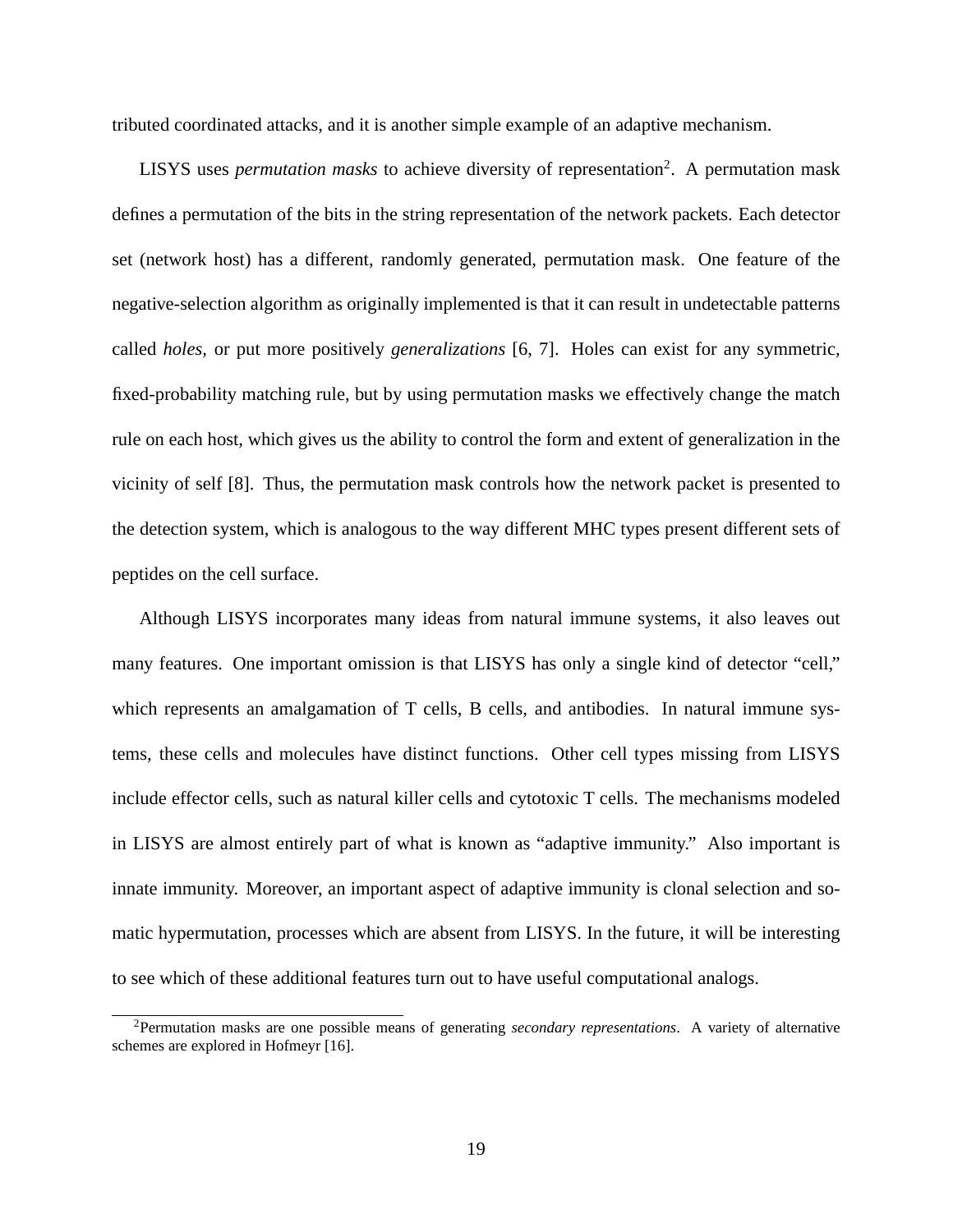

Figure 3: The lifecycle of a detector in LISYS.

## **4 Experiments**

In this section we summarize some experiments that were performed in order to study LISYS's performance in a network intrusion-detection setting and to explore how LISYS' various mechanisms contribute to its effectiveness. For the experiments described in this section, we used a simplified form of LISYS in order to study some features more carefully. Specifically, we used a version of LISYS that does not have sensitivity levels, memory detectors, or costimulation by a human operator. Although we collected the data on-line in a production distributed environment, we performed our analysis off-line on a single computer. This made it possible to compare performance across many different parameter values. The programs used to generate the results reported in this paper are available from http://www.cs.unm.edu/˜immsec. The programs are part of LISYS and are found in the LisysSim directory of that package.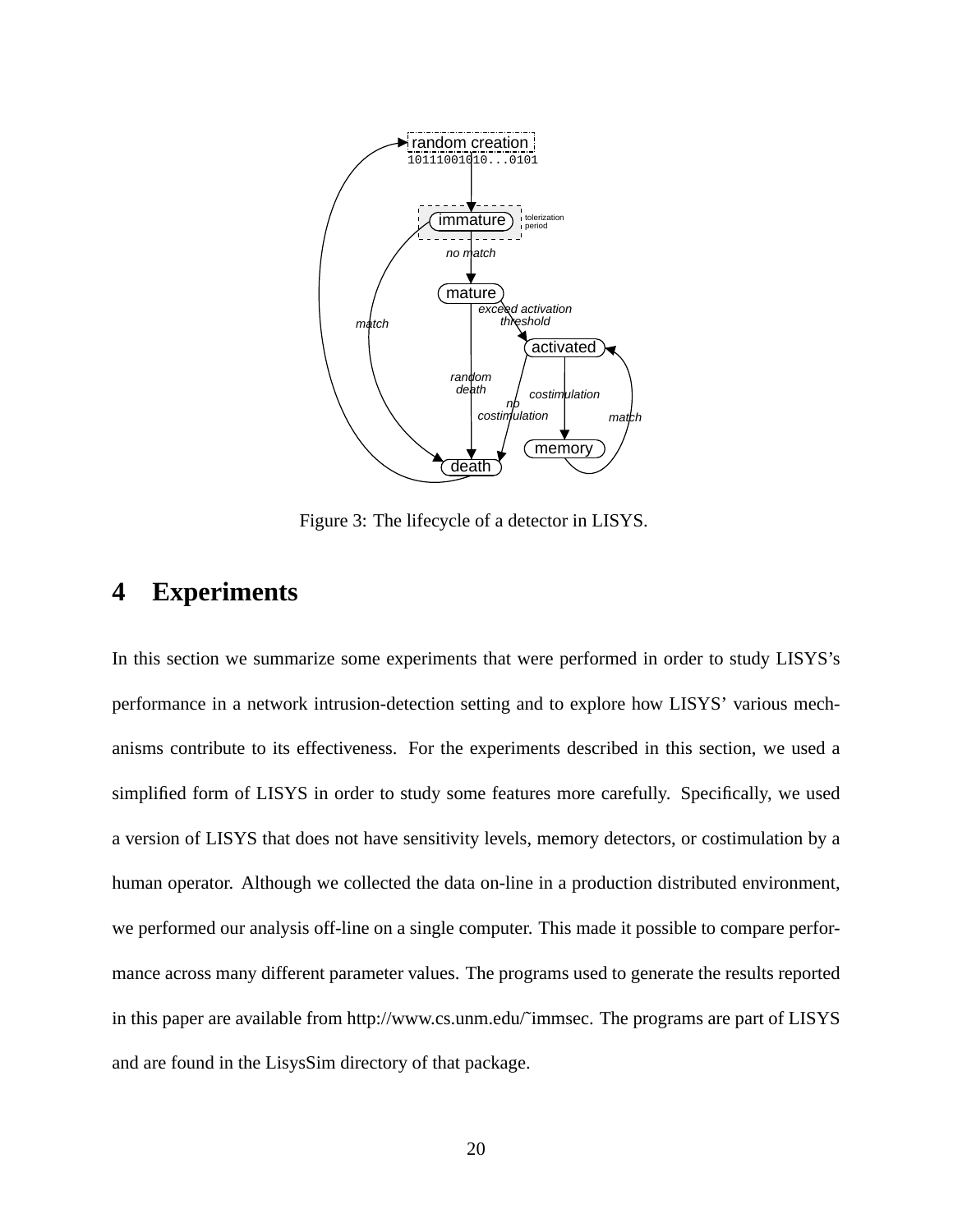#### **4.1 Data Set**

Our data were collected on a small but realistic network. The normal data were collected for two weeks in Nov, 2001 on an an internal restricted network of computers in our research group at UNM. The six internal computers in this network connected to the Internet through a single Linux machine acting as a firewall, router and masquerading server. In this environment we were able understand all of the connections, and we could limit attacks. Although small, the network provides a plausible model of a corporate intranet where activity is somewhat restricted and external connections must pass through a firewall. And, it resembles the increasingly common home network that connects to the Internet through a cable or DSL modem and has a single external IP address. After collecting the normal data set, we used a package known as "Nessus" to generate attacks against the network.

Three groups of attacks were performed. The first attack group included a denial-of-service (DOS) attack from an internal computer to an external computer, attempted exploitations of weaknesses in the configuration of the firewall machine, an attack against FTP (File Transfer Protocol), probes for vulnerabilities in SSH (Secure Shell), and probes for services such as chargen and telnet. The second attack group consisted of two TCP port scans, including a stealth scan (difficult to detect) and a noisy scan (easy to detect). The third attack group consisted of a full  $nmap<sup>3</sup>$  port scan against several internal machines.

Most of these attacks are technically classified as probes because they did not actually execute an attack, simply checking to see if the attack could be performed. However, in order to succeed, a probe would typically occur first; actually executing the attack would create additional TCP traffic,

<sup>&</sup>lt;sup>3</sup>Nmap is a separate software package used by Nessus.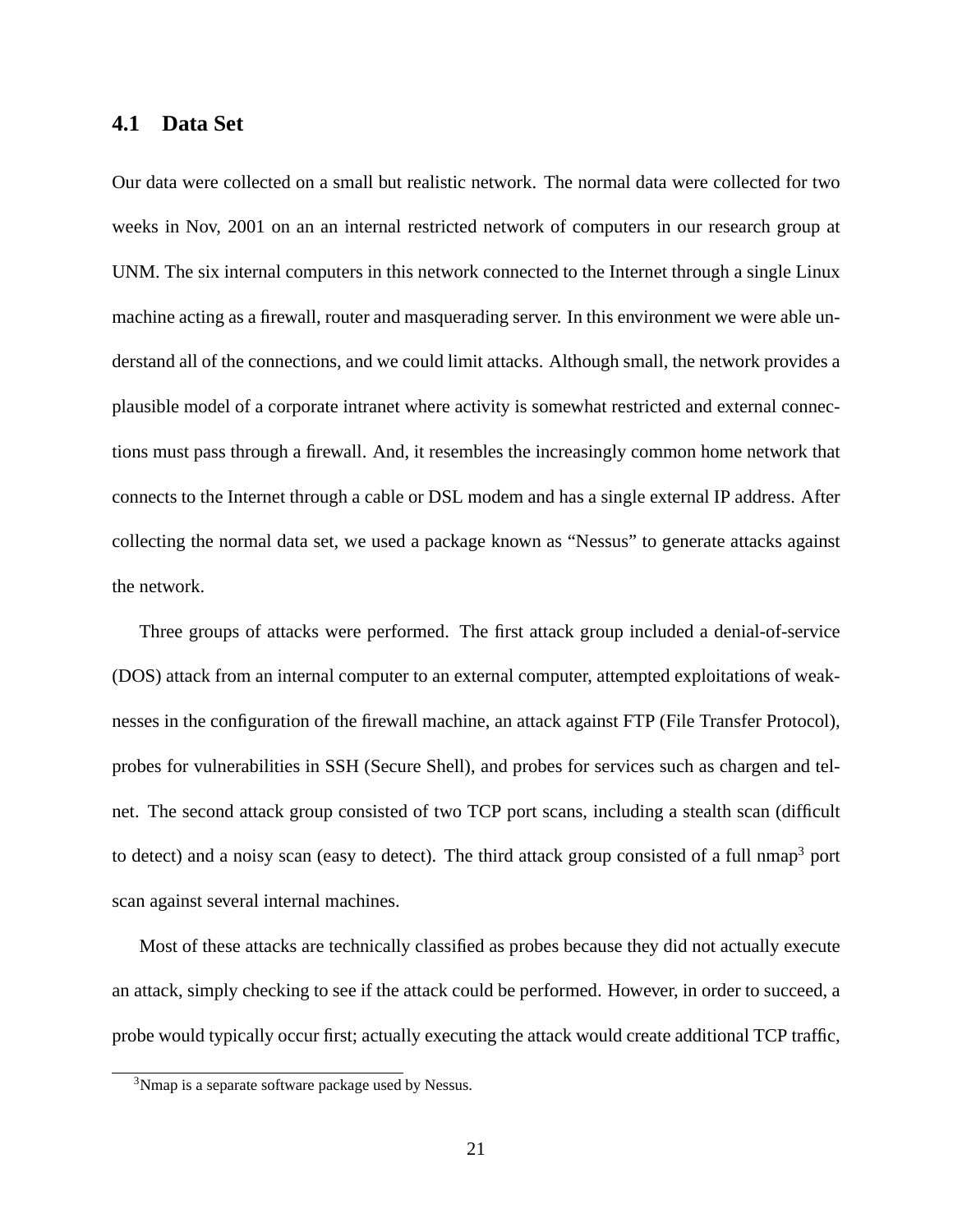

Figure 4: Local anomalies for attack group one. The inset is a zoomed view of the same data.

making it easier for LISYS to detect the attack. More details about this data set are given in [3].

#### **4.2 Detecting Abnormal Behavior**

Here we report how a minimal version of LISYS performs. In addition to the simplifications mentioned earlier, we also eliminated the use of permutation masks for this set of experiments and used a single large detector set running on a single host. Because we are operating in a broadcast network environment and not using permutation masks, this configuration is almost equivalent to distributing the detectors across different nodes (there could be some minor differences arising from the tolerization scheme and parameter settings for different detector sets).

We used the following parameter values [3]:  $r = 10$ , number of detectors = 6,000,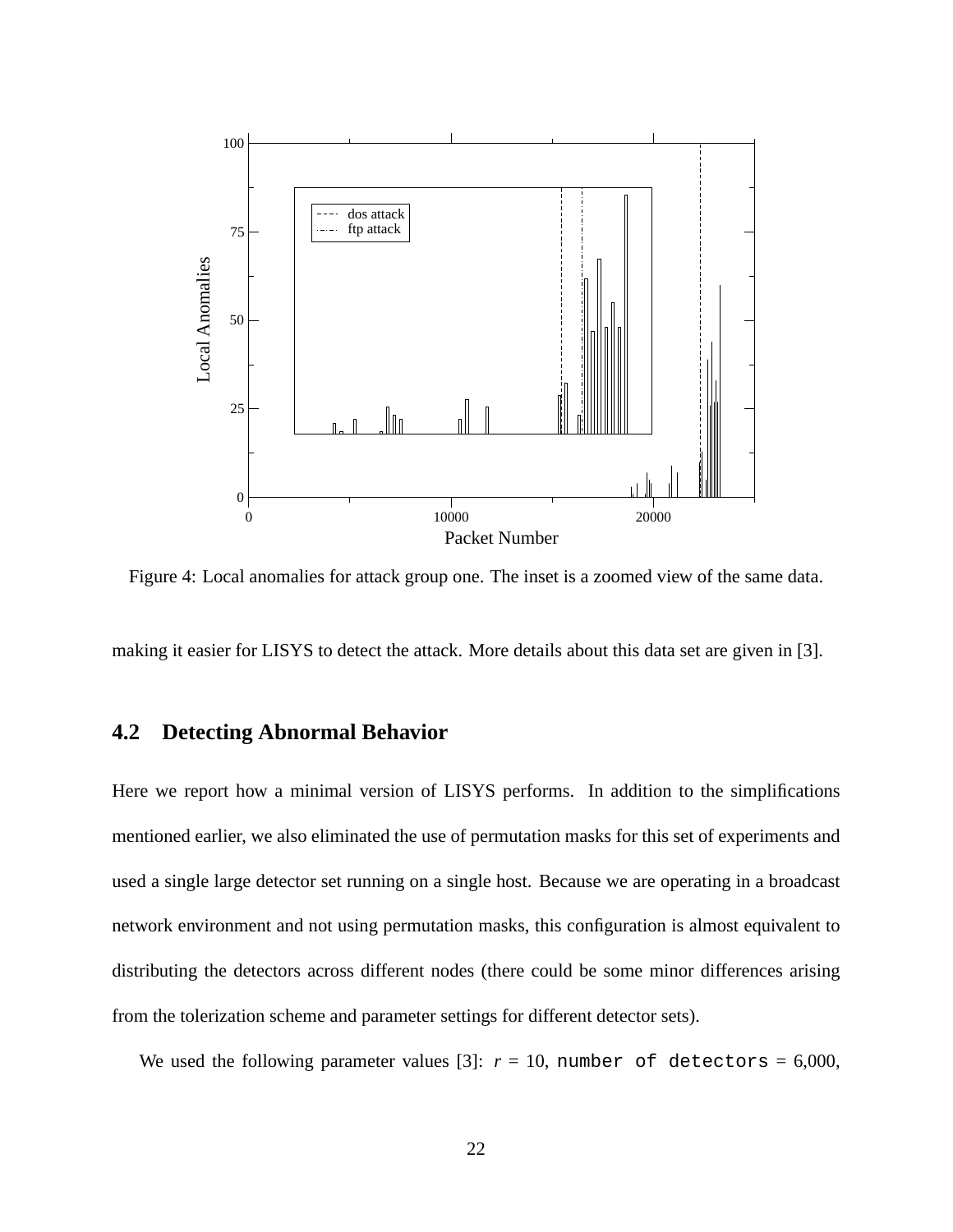tolerization period =  $15,000$  connections, and activation threshold = 10. The experiments were performed by running LISYS with the normal network data followed by the attack data from one of the attack groups.

Figure 4 shows how LISYS performed during the first group of attacks. The x-axis shows time (in units of packets) and the y-axis shows the number of anomalies per time period. An anomaly occurs whenever the match count exceeds the activation threshold. The vertical line indicates where the normal data ended and the attack data began. Anomalies are displayed using windows of 100. This means that each bar is an indication of the number of anomalies signalled in the last 100 packets. There are a few anomalies flagged in the normal data, but there are more anomalies during the group of attacks.

The graph inset shows that LISYS was able to detect the denial-of-service and FTP attacks. The vertical lines indicate the beginning of these two attacks, and there are spikes shortly after these attacks began. The spikes for the FTP attack are significantly higher than those for the DOS attack, but both attacks have spikes that are higher than the spikes in the normal data, indicating a clear separation between true and false positives. This view of the data is interesting because the height of the spikes indicates the system's confidence that there is an anomaly occurring at that point in time.

Figure 5 shows the LISYS anomaly data for attack group two. By looking at this figure, we can see that there is something anomalous in the last half of the attack data, but LISYS was unable to detect anomalies during the first half of the attack.<sup>4</sup> Although the spikes are roughly the same

<sup>&</sup>lt;sup>4</sup>In LISYS, detectors are continually being generated, undergoing negative selection, and being added to the repertoire. Some new detectors were added during the first half of the attack, but these detectors turned out not to be crucial for the detection in the second half.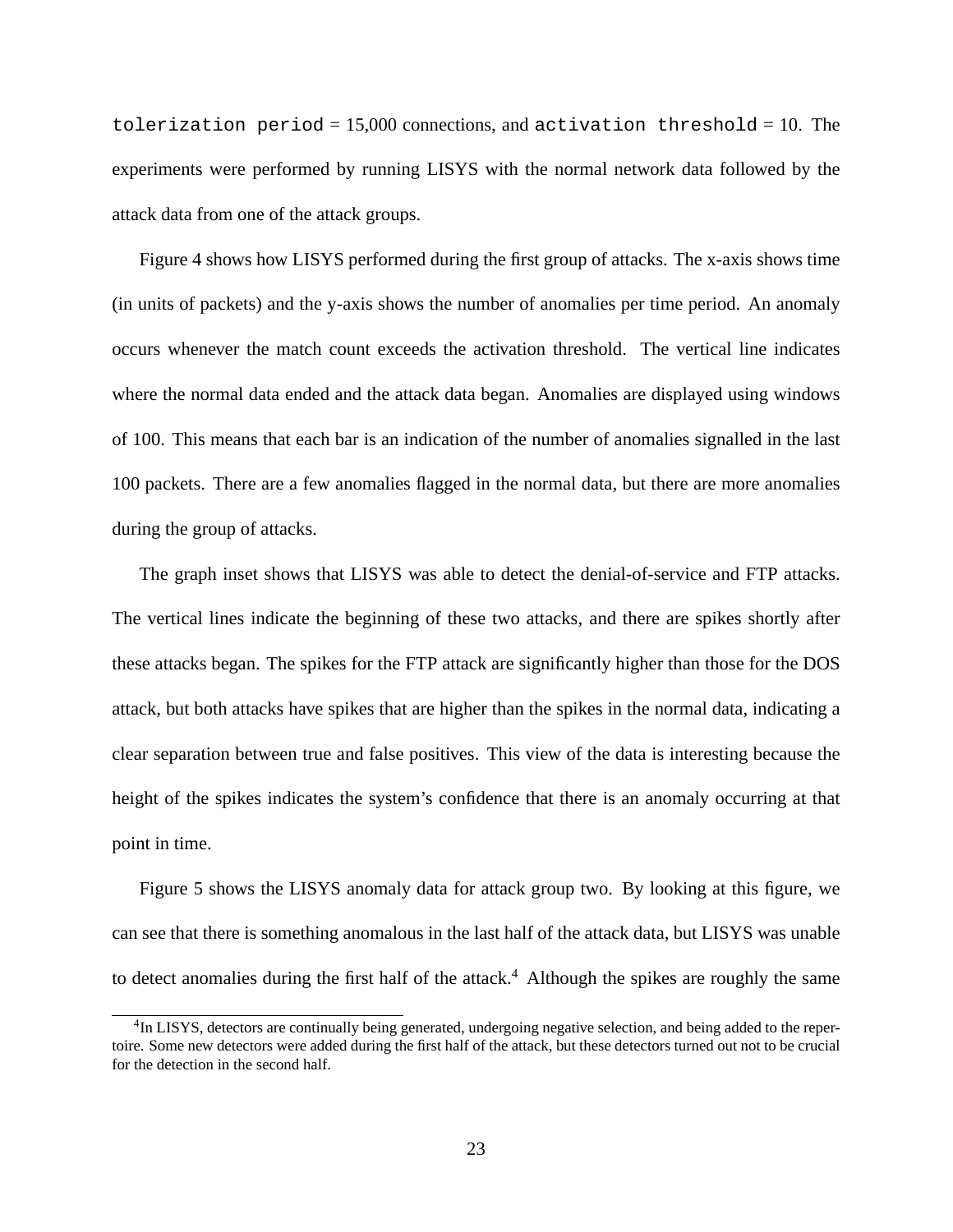

Figure 5: Local anomalies for attack group two.

height as the spikes in the normal data, the temporal clustering of the spikes is markedly different. Figure 6 shows the LISYS anomaly data for attack group three. The figure shows that LISYS overwhelmingly found the nmap scan to be anomalous. Not only are the majority of the spikes significantly higher than the normal data spikes, but there is a huge number of temporally clustered spikes.

These experiments support the results reported in [16], suggesting that the LISYS architecture is effective at detecting certain classes of network intrusions. However, as we will see in the next section, LISYS performs much better under slightly different circumstances.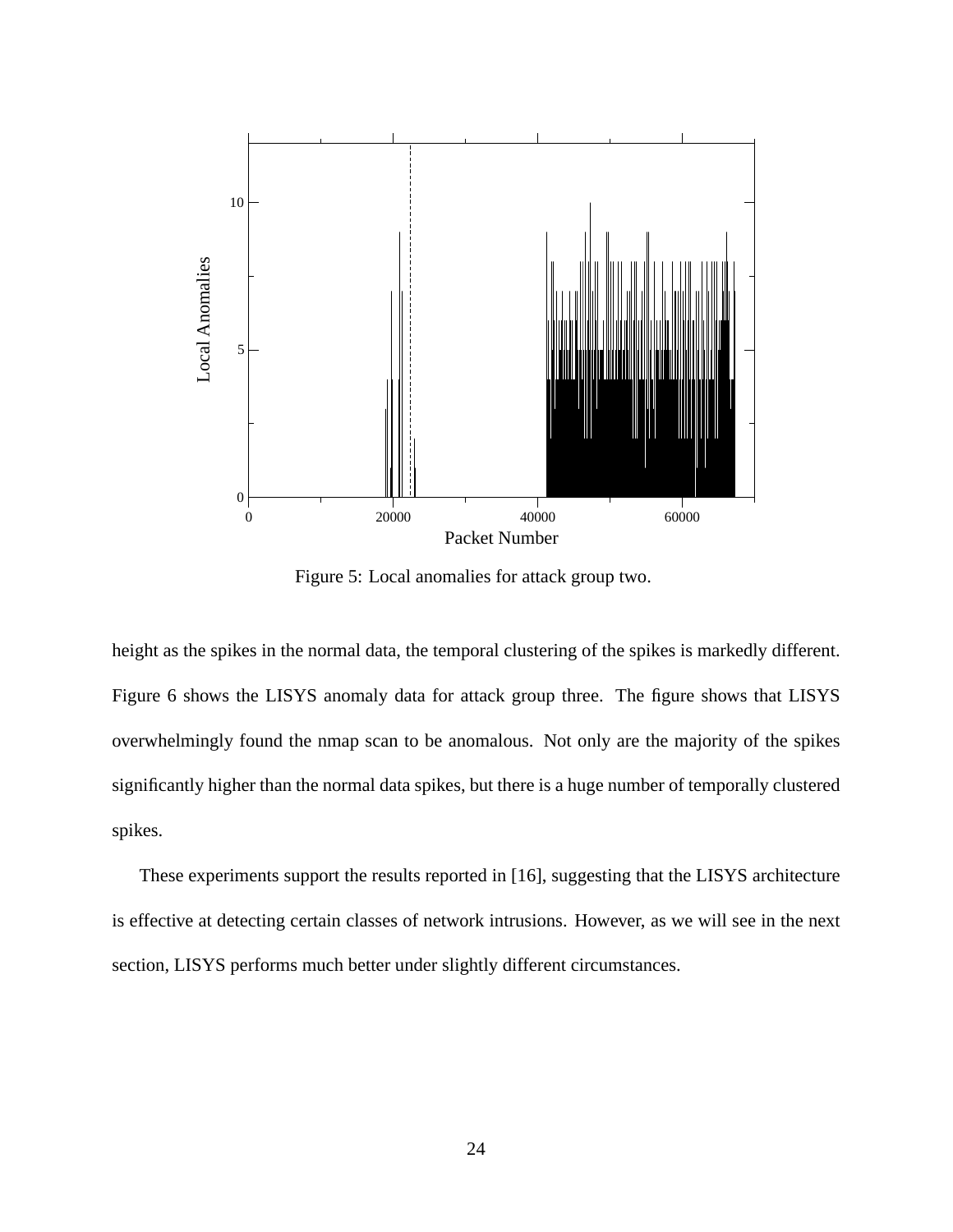

Figure 6: Local anomalies for attack group three.

## **5 The Effect of Diversity**

The goal of the experiments in this section was to assess the effect of diversity in our artificial immune system. Recall that diversity of representation (loosely analogous to MHC diversity in the real immune system) is implemented in LISYS by permutation masks. We were interested to see how LISYS' performance would be affected by adding permutation masks. Because performance is measured in terms of true and false positives, this experiment tested the effect of permutations on the system's ability to generalize (because low false-positive rates correspond to good generalization, and high false positives correspond to poor generalization). For this experiment, 100 sets of detectors were tolerized (generated randomly and compared against self using negative selection) using the first 15,000 packets in the data set (known as the *training set*), and each detector set was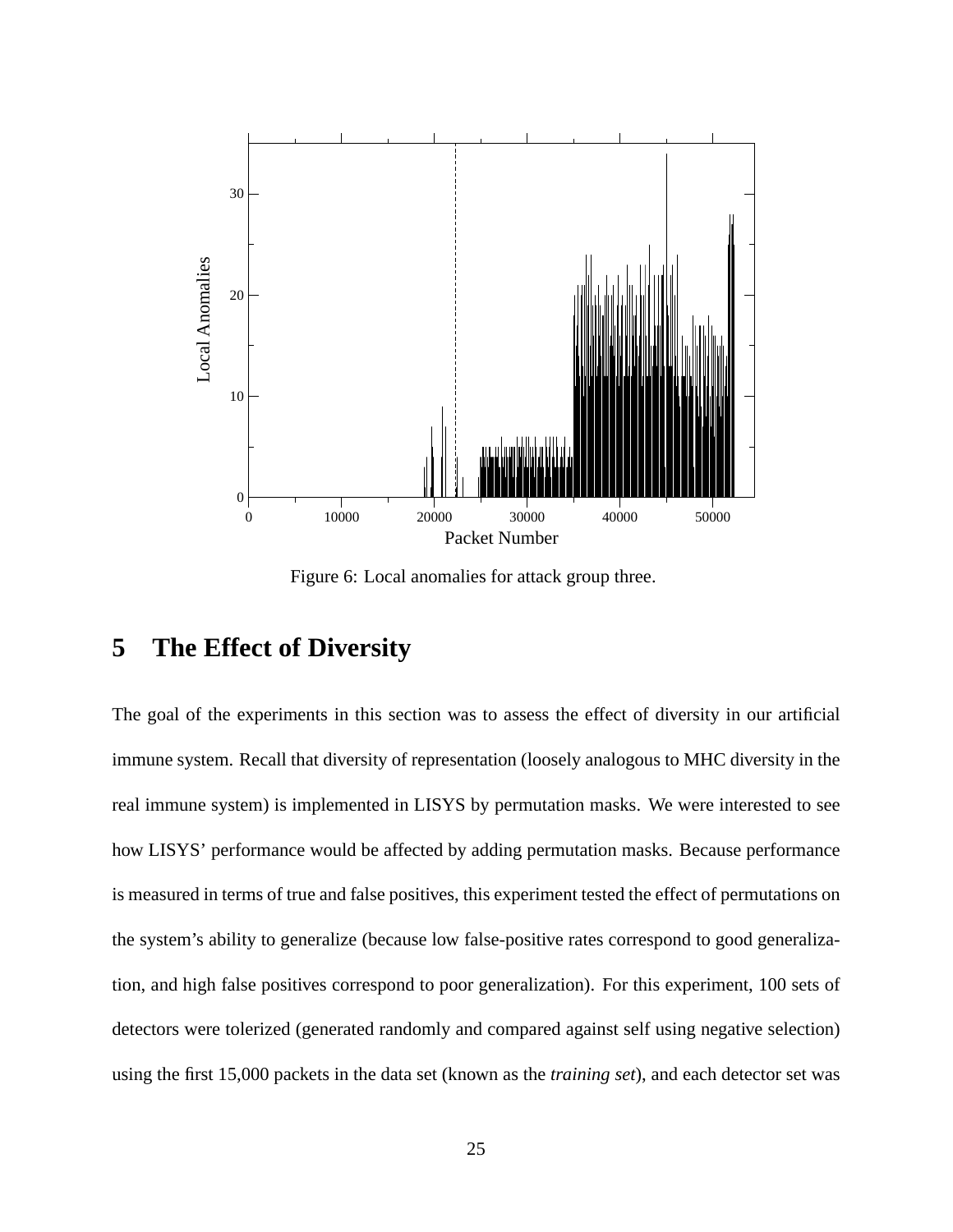assigned a random permutation mask. Each detector set had exactly 5,000 mature detectors at the end of the tolerization period [3], and for consistency we set the random death probability to zero. 5,000 detectors provides maximal possible coverage (i.e. adding more detectors does not improve subsequent matching) for this data set and  $r$  threshold. Each set of detectors was then run against the remaining 7,329 normal packets, as well as against the simulated attack data. In these data (the *test sets*), there are a total of 475 unique 49-bit strings. Of these 475, 53 also occur in the training set and are thus undetectable (because any detectors which would match them are eliminated during negative selection). This leaves 422 potentially detectable strings, of which 26 come from the normal set and 396 are from the attack data, making the maximal possible coverage by a detector set 422 unique matches.

An ideal detector set would achieve zero false positives on the normal test data and a high number of true positives on the abnormal data. Because network attacks rarely produce a single anomalous SYN packet, we don't need to achieve perfect true-positive rates at the packet level in order to detect all attacks against the system. For convenience, however, we measure false positives in terms of single packets. Thus, a perfect detector set would match the 396 unique attack strings, and fail to match the 26 new normal strings in the test set.

Figure 7 shows the results of this experiment. The performance of each detector set is shown as a separate point on the graph. Each detector set has its own randomly generated permutation of the 49 bits, so each point shows the performance of a different permutation. The numbers on the x-axis correspond to the number of unique self-strings in the test set which are matched by the detector set, i.e. the number of false positives (up to a maximum of 26). The y-axis plots a similar value with respect to the attack data, i.e. the number of unique true positive matches (up to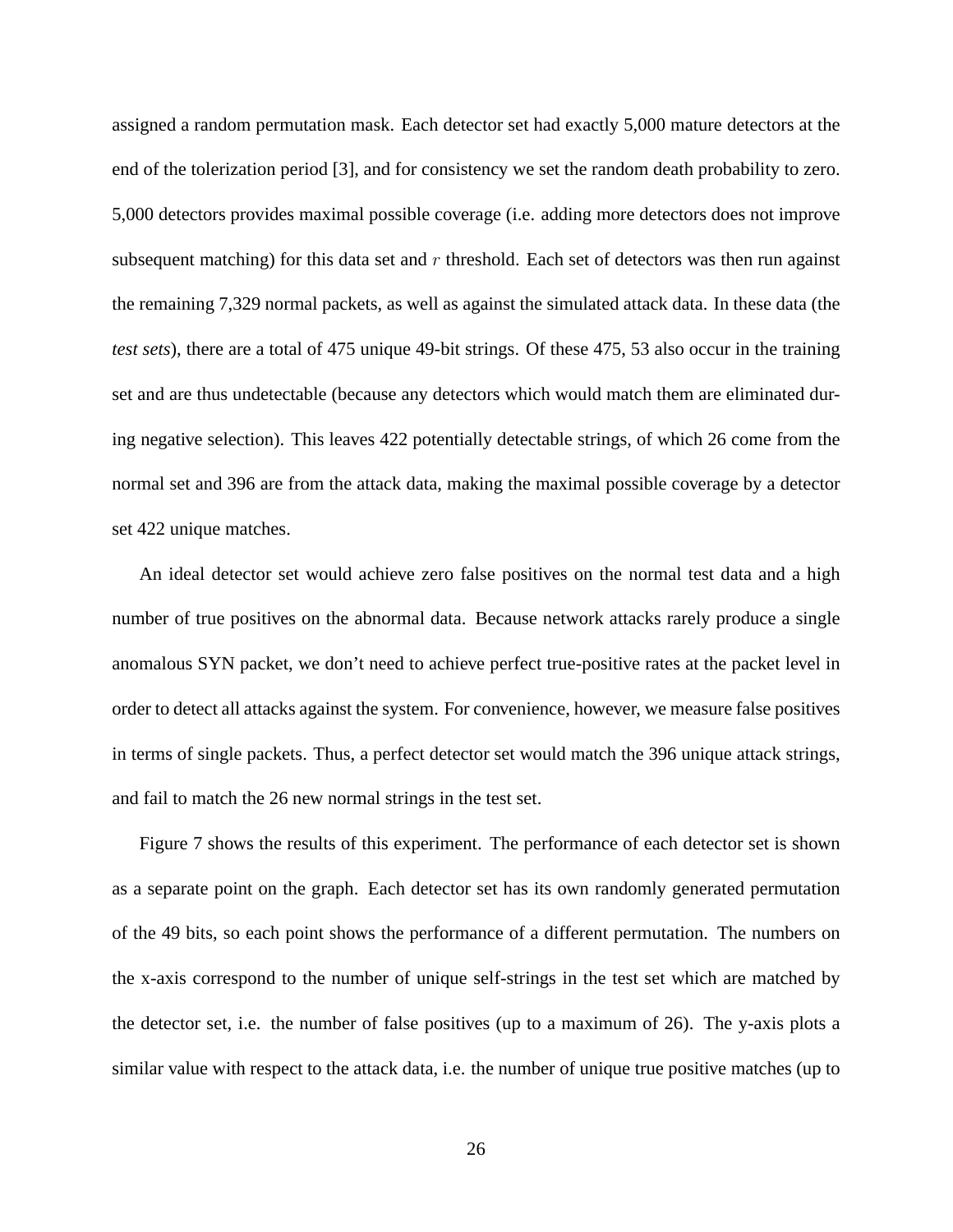

Figure 7: LISYS performance under different permutations. Each plotted point corresponds to a different permutation, showing false positives (x-axis) and true positives (y-axis).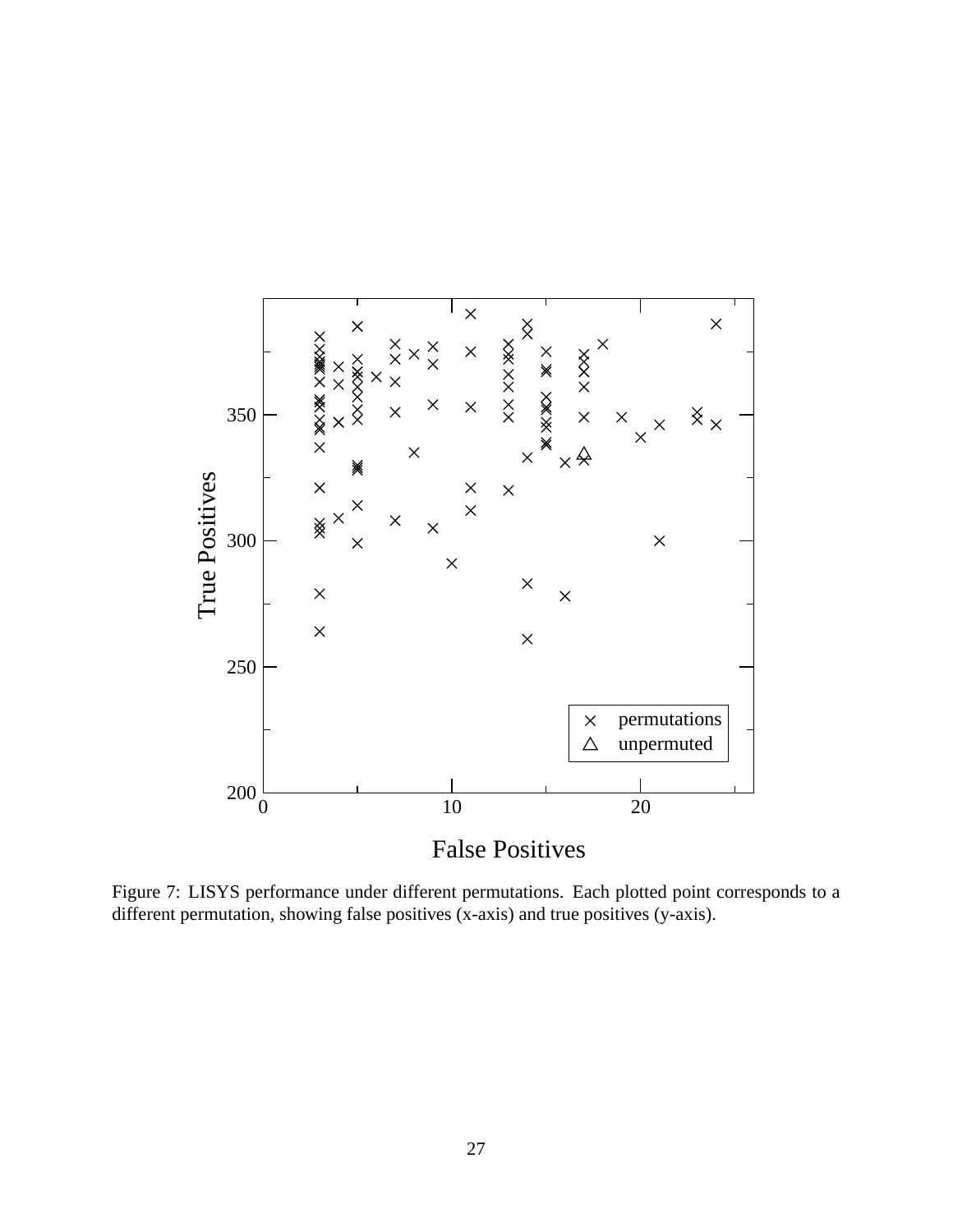a maximum of 396). The graph shows that there is a large difference in the discrimination ability of different permutations. Points in the upper left of the graph are the most desirable, because they correspond to permutations which minimize the number of false positives and maximize the number of true positives; points toward the lower right corner of the graph indicate higher false positives and/or lower true positives. Surprisingly, the performance of the original (unpermuted) mapping is among the worst we found, suggesting that the results reported in the previous section are a worst case in terms of true vs. false positives. Almost any other random permutation we tried outperformed the original mapping. Although we don't yet have a complete explanation for this behavior, we believe that it arises in the following way.

The LISYS design implicitly assumes that there are certain predictive bit patterns that exhibit regularity in self, and that these can be the basis of distinguishing self from non-self. As it turns out, there are also deceptive bit patterns which exhibit regularity in the training set (observed self), but the regularity does not generalize to the rest of self (the normal part of the test set). These patterns tend to cause false positives when self strings that do not fit the predicted regularity occur. We believe that the identity permutation is bad because the predictive bits are at the ends of the string, while the deceptive region is in the middle. Under such an arrangement, it is difficult to find a window that covers many predictive bit positions without also including deceptive ones. It is highly likely that a random permutation will break up the deceptive region, and bring the predictive bits closer to the middle, where they will appear in more windows.

The preceding analysis is based on the choice of a single permutation. In the original system developed by Hofmeyr, however, each host on the network used a different (randomly chosen) permutation of the 49 bits. Using a diverse set of random permutation masks reduces the overall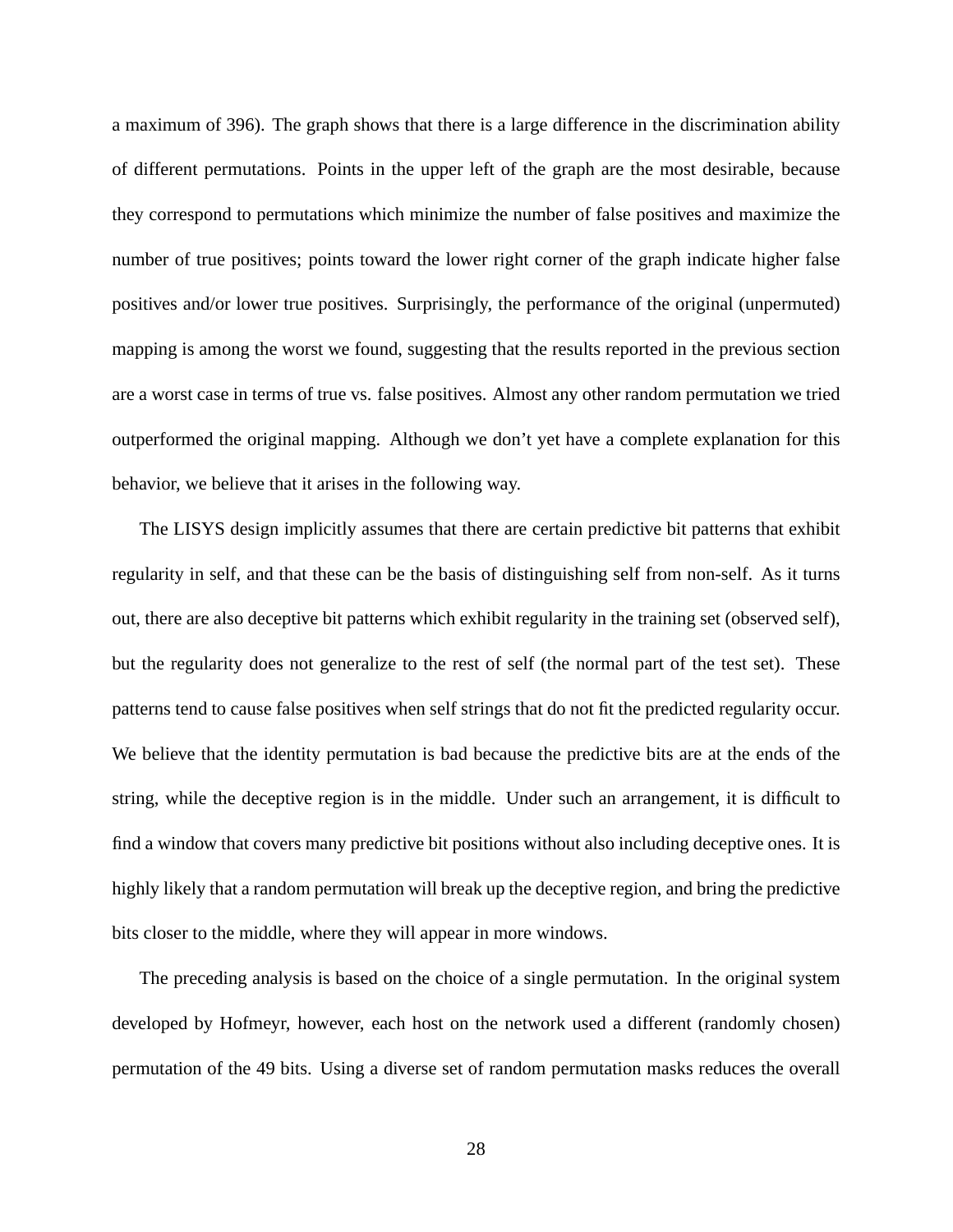number of undetectable patterns, thus increasing population-level robustness, but there is a risk of increasing false positives. In the experiments described here, using all permutations (with each permutation consisting of 5000 detectors) would raise the number of true positives to 396 out of 396, and it would also raise the number of false positives to 26 out of 26 (compared with 334/396 true positives and 17/26 false positives when the original representation is used). However, if we chose only those permutations with low false-positive rates, we can do significantly better. The relative tradeoffs between diversity of representation and the impact on discrimination ability is an important area of future investigation.

## **6 Discussion**

In the previous section we described a prototype network intrusion-detection system based on the architecture and mechanisms of natural immune systems. Although LISYS is not a complete model of the immune system nor a production quality intrusion-detection system, it illustrates many of the principles elucidated in Section 2. We identified the principles of redundancy, distribution, autonomy, adaptability, diversity, use of disposable components, and modularity as key features required for successful "computation in the wild."

Of these, LISYS is weakest in the autonomy component. There are a number of ways in which LISYS could be made more autonomous. One way would be to model the so-called constant region of antibody molecules. Detectors in LISYS represent generic immune cells, combining properties of T cells, B cells, and antibodies. However, as described to date they model only the recognition capabilities of immune cells (receptors) and a small amount of state. A simple extension would be to concatenate a few bits to each detector to specify a response (analogous to different antibody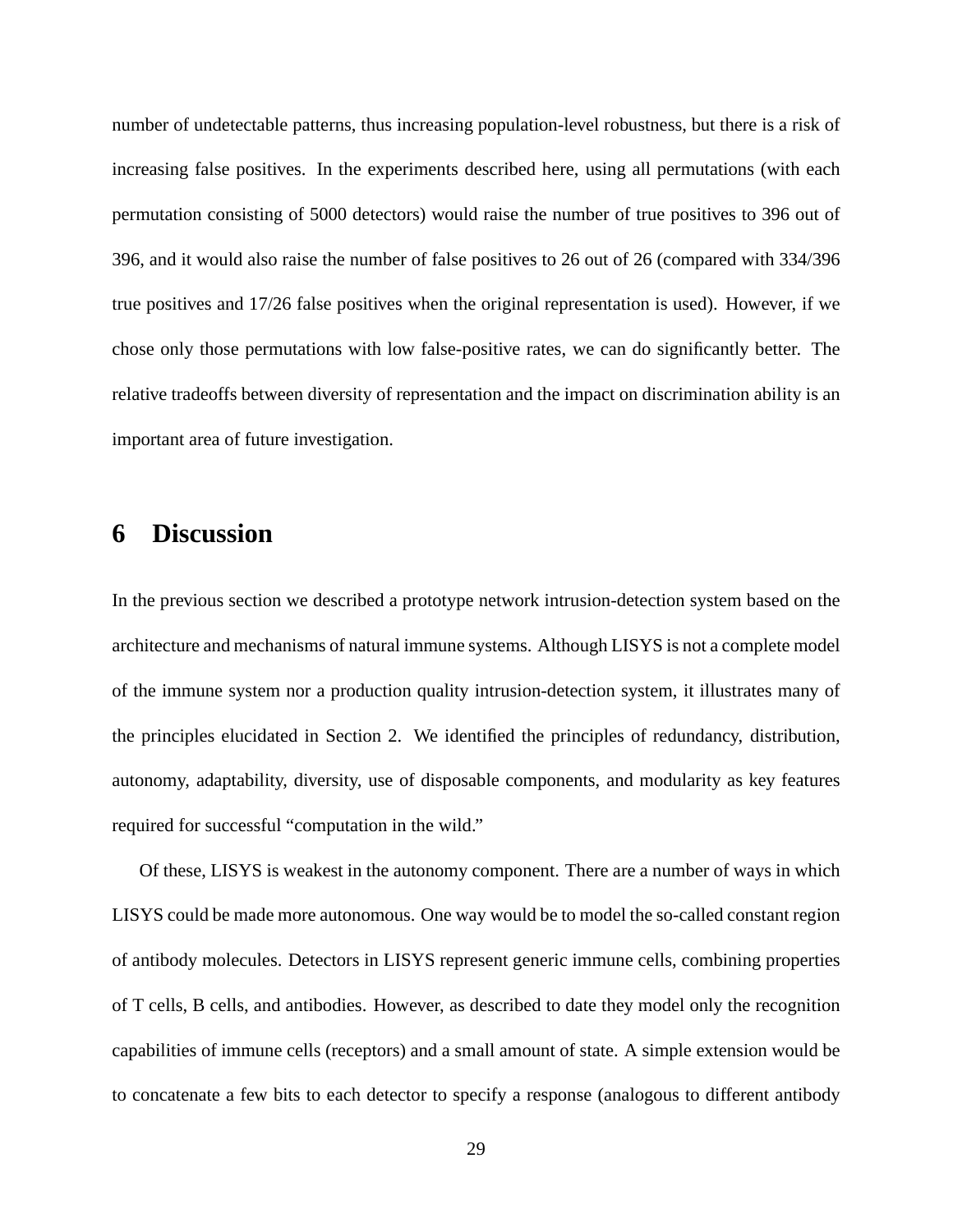*isotypes* which comprise an antibody's "constant region"). This feature would constitute a natural extension to LISYS, although it leaves open the important question of how to interpret the response bits—that is, what responses do we want LISYS to make?

A second approach to adding autonomy to LISYS involves the use of a second signal. Costimulation in LISYS is an example of a second signal, in which a second independent source must confirm an alarm before a response can be initiated. There are several examples of second signals in immunology, including helper T-cells (which confirm a B-cell's match before the B-cell can be activated) and the complement system used in the early immune response. The complement cascade provides a general and early indication of trouble, and operates in combination with highly specific T-cell responses. One possibility for LISYS would be to incorporate the pH system described earlier to provide the second signal. pH can detect anomalous behavior on a host (e.g., during intrusion attempts) and could serve as a generic indicator of "damage" in conjunction with the specific detectors of LISYS. Thus, when a LISYS detector became activated it would respond only if pH confirmed that the system was in an anomalous state. Either of these two approaches would represent an important next step towards autonomy.

### **7 Conclusions**

The implementation we described is based on similarities between computation and immunology. Yet, there are also major differences, which it is wise to respect. The success of all analogies between computing and living systems ultimately rests on our ability to identify the correct level of abstraction—preserving what is essential from an information-processing perspective and discarding what is not. In the case of immunology, this task is complicated by the fact that real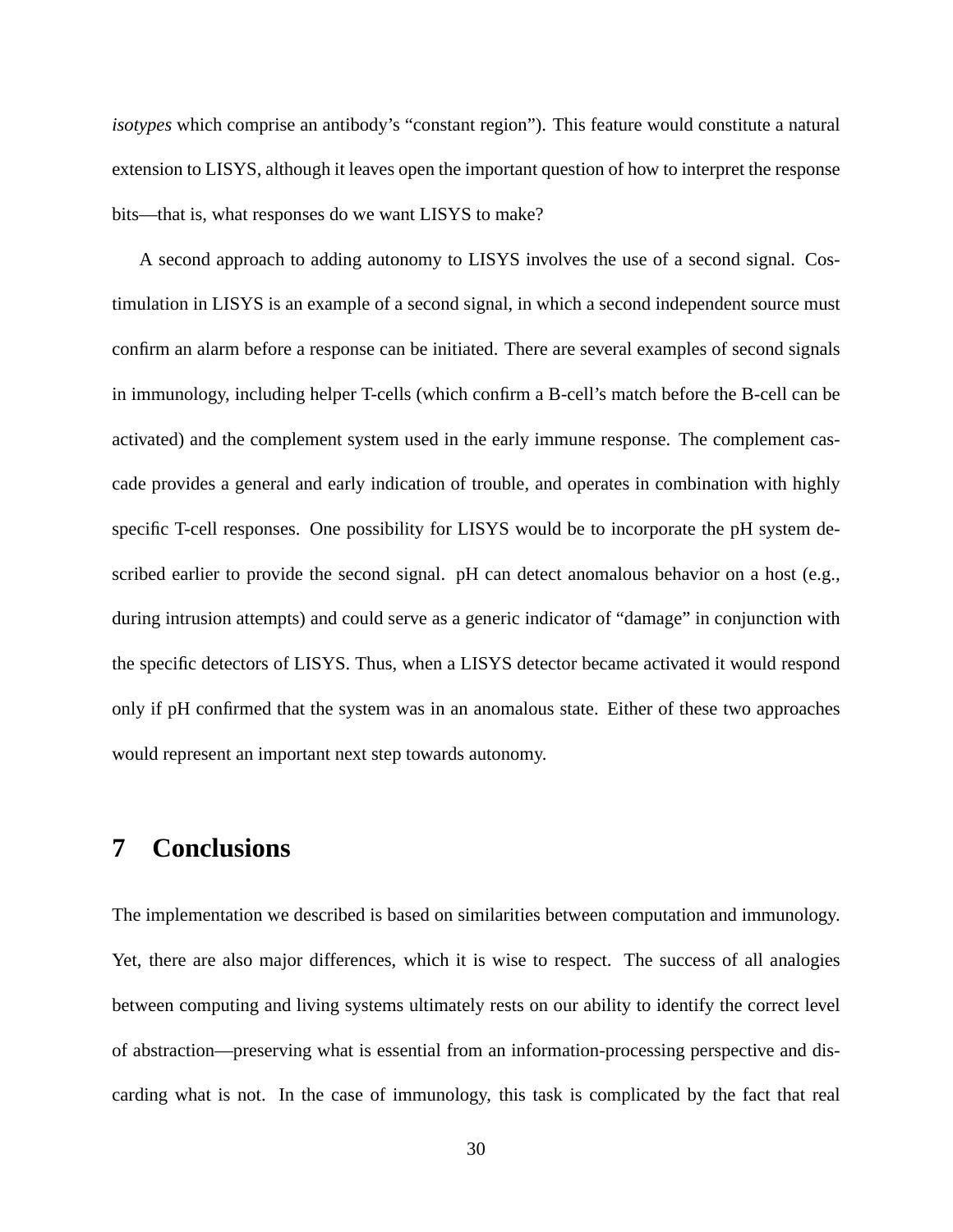immune systems handle data that are very different from that handled by computers. In principle, a computer vision system or a speech-recognition system would take as input the same data as a human does (e.g., photons or sound waves). In contrast, regardless of how successful we are at constructing a computer immune system, we would never expect or want it to handle pathogens in the form of actual living cells, viruses, or parasites. Thus, the level of abstraction for computational immunology is necessarily higher than that for computer vision or speech, and there are more degrees of freedom in selecting a modeling strategy.

Our study of how the architecture of the immune system could be applied to network security problems illustrates many of the important design principles introduced in the first part of this chapter. Many of the principles discussed here are familiar, and in some cases have long been recognized as desirable for computing systems, but in our view, there has been little appreciation of the common underpinnings of these principles, little or no rigorous theory, and few working implementations that take them seriously. Hofmeyr's artificial immune system is, however, an initial step in this direction. As our computers and the software they run become more complex and interconnected, properties such as robustness, flexibility and adaptability, diversity, self reliance and autonomy, and scalability can only become more important to computer design.

### **8 Acknowledgments**

The authors gratefully acknowledge the support of the National Science Foundation (grants CDA-9503064, and ANIR-9986555), the Office of Naval Research (grant N00014-99-1-0417), Defense Advanced Projects Agency (grant AGR F30602-00-2-0584), the Santa Fe Institute, and the Intel Corporation.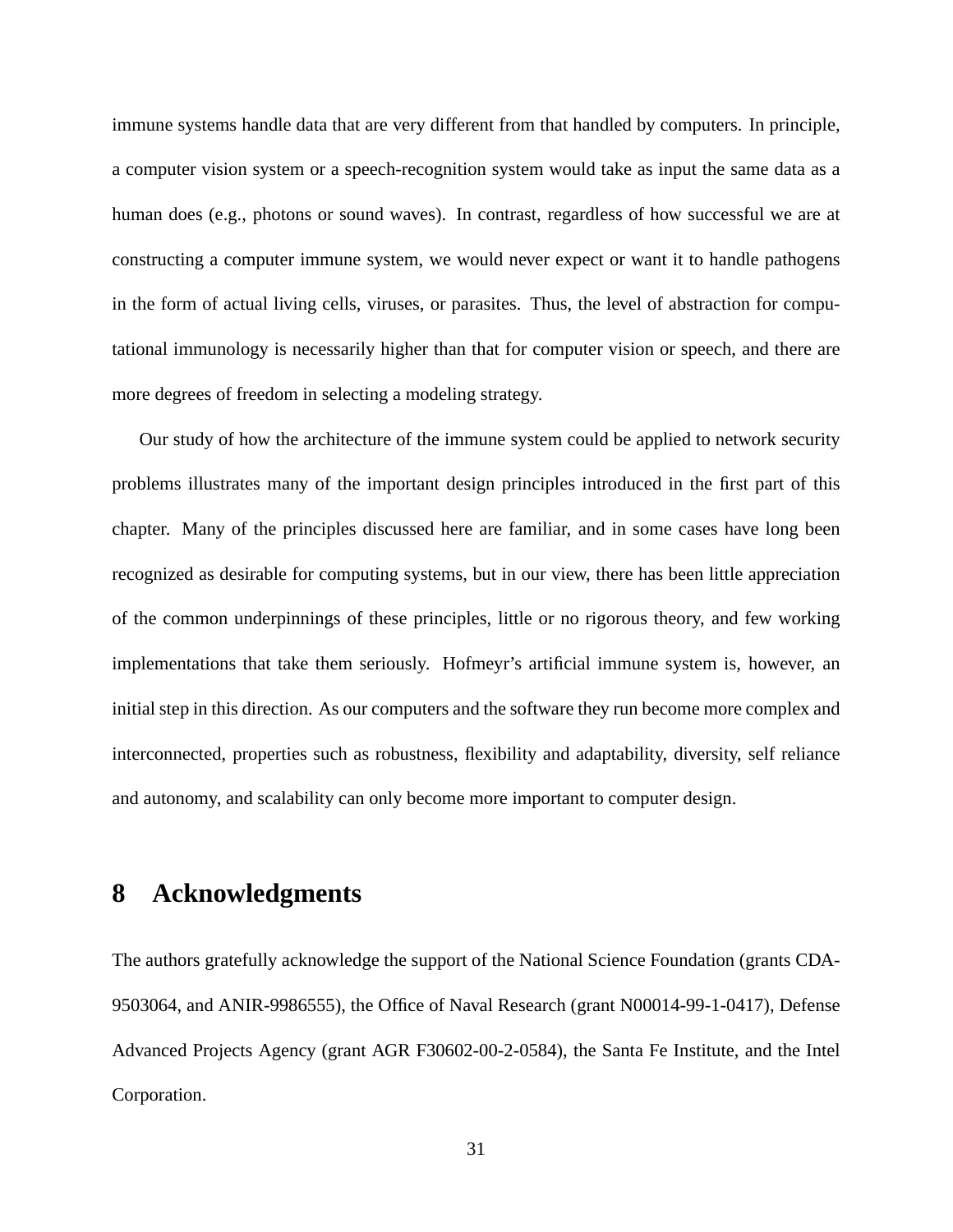We thank the many members of Adaptive Computation group at the University of New Mexico

for their help over the past ten years in developing these ideas.

## **References**

- [1] D. H. Ackley. ccr: A network of worlds for research. In C.G. Langton & K. Shimohara, editor, *Artificial Life V. (Proceedings of the Fifth International Workshop on the Synthesis and Simulation of Living Systems)*, pages 116–123, Cambridge, MA, 1996. The MIT Press.
- [2] J. Balthrop, F. Esponda, S. Forrest, and M. Glickman. Coverage and generalization in an artificial immune system. In *GECCO-2002: Proceedings of the Genetic and Evolutionary Computation Conference*, 2002.
- [3] J. Balthrop, S. Forrest, and M. Glickman. Revisiting lisys: Parameters and normal behavior. In *CEC-2002: Proceedings of the Congress on Evolutionary Computing*, 2002.
- [4] International Business Machines Corporation. *AIX Version 4.3 System Management Guide: Operating System and Devices*, chapter Understanding Paging Space Allocation Policies. IBM, 1997. http://www.rs6000.ibm.com/doc link/en US/a doc lib/aixbman/baseadmn/ pag space under.htm.
- [5] Helena Curtis and N. Sue Barnes. *Biology*. Worth Publishers, Inc., New York, 5th edition, 1989.
- [6] P. D'haeseleer, S. Forrest, and P. Helman. An immunological approach to change detection: algorithms, analysis and implications. In *Proceedings of the 1996 IEEE Symposium on Computer Security and Privacy*. IEEE Press, 1996.
- [7] Patrik D'haeseleer. An immunological approach to change detection: theoretical results. In *Proceedings of the 9th IEEE Computer Security Foundations Workshop*. IEEE Computer Society Press, 1996.
- [8] Carlos Fernando Esponda and Stephanie Forrest. Defining self: Positive and negative detection. In *Proceedings of the IEEE Symposium on Security and Privacy*, Submitted Nov. 2001.
- [9] Fernando Esponda. Detector coverage with the r-contiguous bits matching rule. Technical Report TR-CS-2002-03, University of New Mexico, 2002.
- [10] S. Forrest. *Emergent Computation*. MIT Press, Cambridge, MA, (1991).
- [11] S. Forrest, S. Hofmeyr, A. Somayaji, and T. Longstaff. A sense of self for unix processes. In *Proceedings of the 1996 IEEE Symposium on Computer Security and Privacy*. IEEE Press, 1996.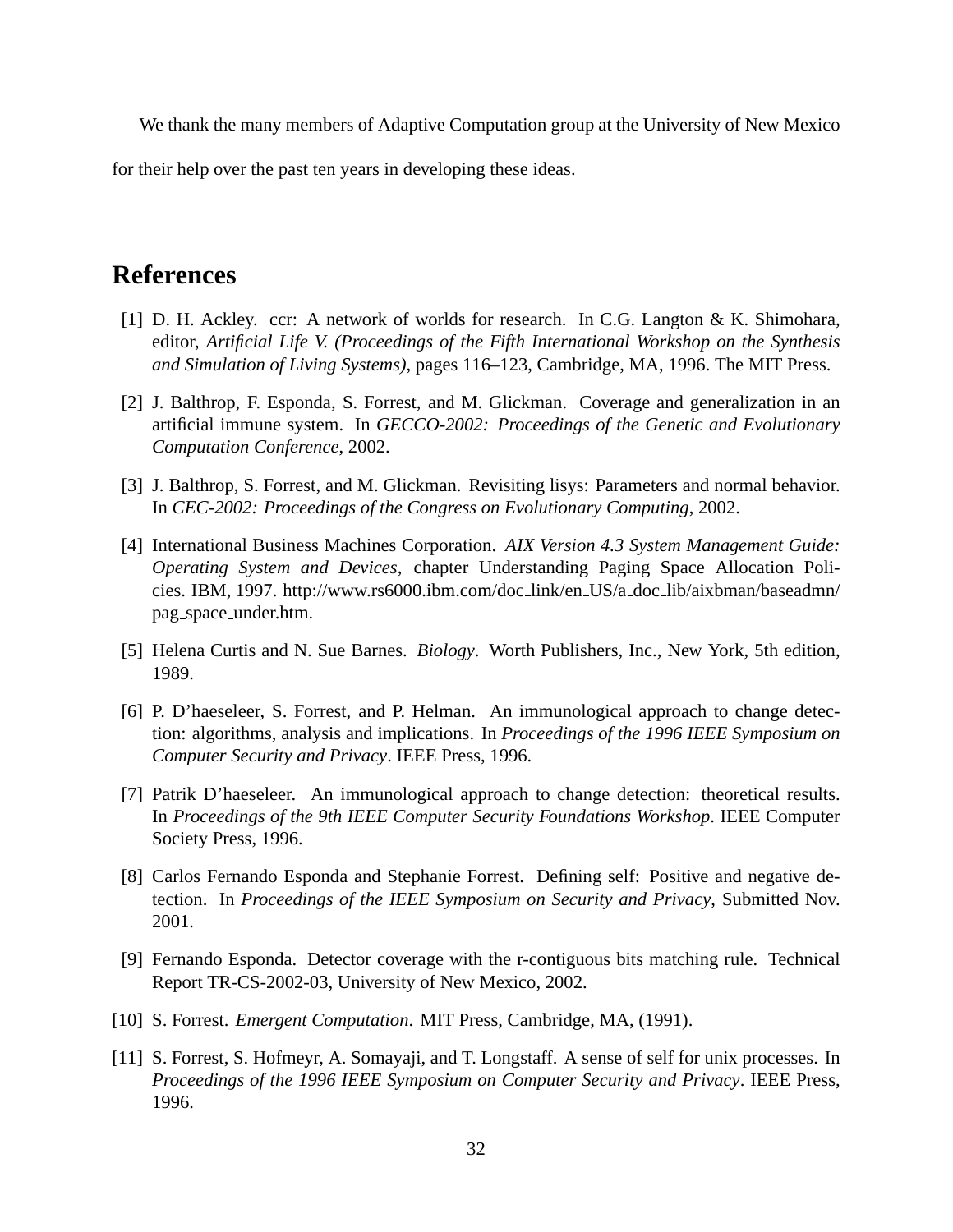- [12] S. Forrest, A. S. Perelson, L. Allen, and R. Cheru kuri. Self-nonself discrimination in a computer. In *Proceedings of the 1994 IEEE Symposium on Research in Security and Privacy*, Los Alamitos, CA, 1994. IEEE Computer Society Press.
- [13] S. Forrest, A. Somayaji, and D. H. Ackley. Building diverse computer systems. In *Sixth Workshop on Hot Topics in Operating Systems*, 1998.
- [14] L. T. Heberlein, G. V. Dias, K. N. Levitte, B. Mukherjee, J. Wood, and D. Wolber. A network security monitor. In *Proceedings of the IEEE Symposium on Security and Privacy*. IEE Press, 1990.
- [15] S. A. Hofmeyr and S. Forrest. Architecture for an artificial immune system. *Evolutionary Computation Journal*, 8(4):443–473, 2000.
- [16] Steven A. Hofmeyr. *An immunological model of distributed detection and its application to computer security*. PhD thesis, University of New Mexico, Albuquerque, NM, 1999.
- [17] B. Mukherjee, L. T. Heberlein, and K. N. Levitt. Network intrusion detection. *IEEE Network*, pages 26–41, 1994.
- [18] Napster. http://www.napster.org/, March 2002.
- [19] D. G. Osmond. The turn-over of B-cell populations. *Immunology Today*, 14(1):34–37, 1993.
- [20] J. K. Percus, O. Percus, and A. S. Perelson. Predicting the size of the antibody combining region from consideration of efficient self/non-self discrimination. *Proceedings of the National Academy of Science*, 90:1691–1695, 1993.
- [21] A Pfenning, S. Garg, A. Puliafito, M. Telek, and K. Trivedi. Optimal software rejuvenation for tolerating software failures. *Performance Evaluation*, 1996.
- [22] Rpm documentation. http://www.rpm.org/, March 2002.
- [23] M. Schneider. Self-stabilization. *ACM Computing Surveys*, 25(1):45–67, 1993.
- [24] Herbert A. Simon. *The Sciences of the Artificial*. M.I.T. Press, Boston, 1969.
- [25] A. Somayaji and S. Forrest. Automated response using system-call delays. In *Usenix Security Syposium*, 2000.
- [26] Anil Somayaji. *Operating System Stability and Security through Process Homeostasis*. PhD thesis, University of New Mexico, Albuquerque, NM, 2002.
- [27] S. Tonegawa. Somatic generation of antibody diversity. *Nature*, 302:575–581, 1983.
- [28] S. T. Wierzchon. Discriminative power of the receptors activated by k-contiguous bits rule. *Journal of Computer Science and Technology*, 1(3):1–13, 2000.